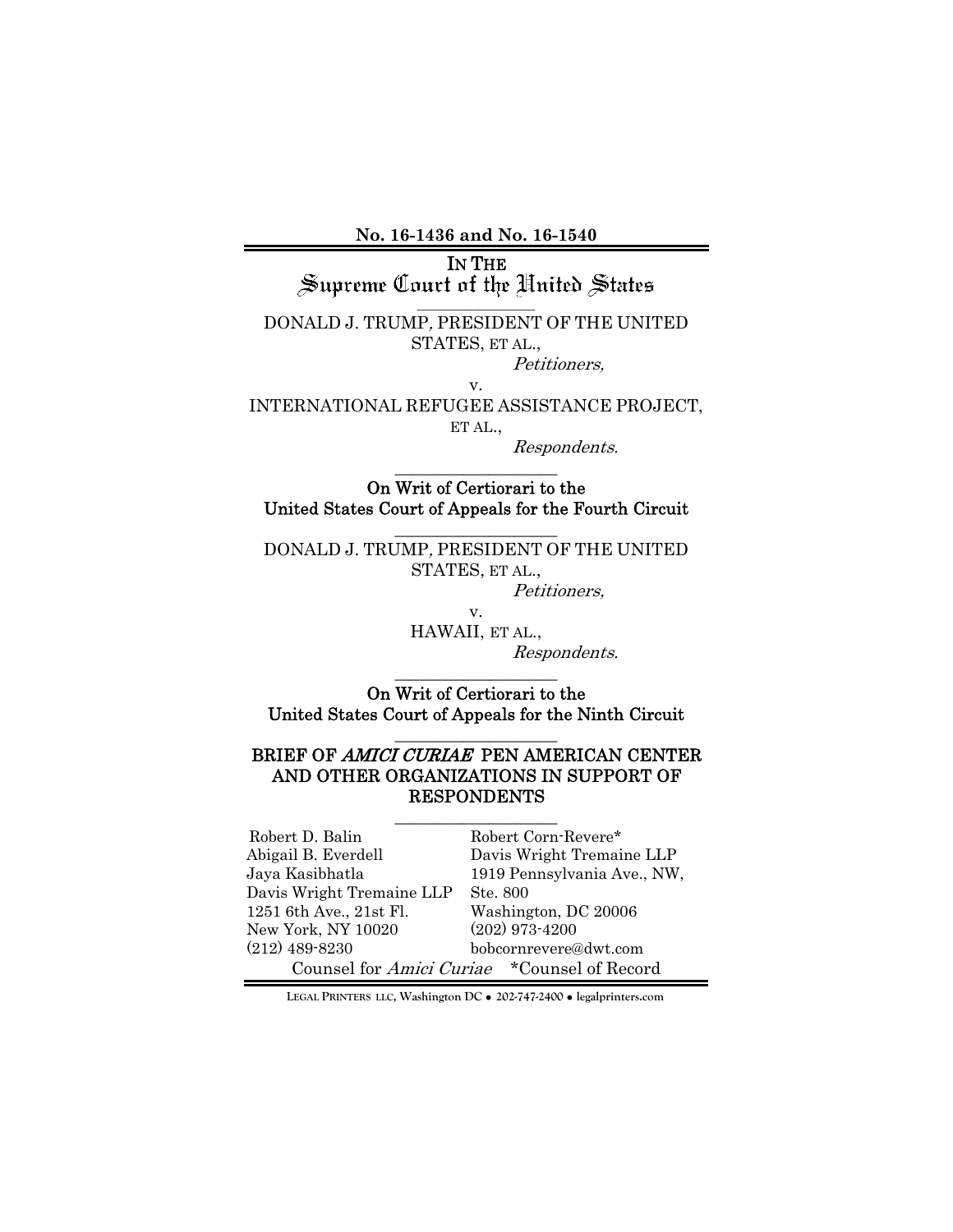# TABLE OF CONTENTS

i

| I.  |         |                                                                                                                |
|-----|---------|----------------------------------------------------------------------------------------------------------------|
| H.  |         | <b>INTRODUCTION AND SUMMARY OF</b>                                                                             |
| HL. |         |                                                                                                                |
|     | $A_{-}$ | EO-2 Impermissibly Burdens The<br>First Amendment Rights of <i>Amici</i><br>and Other U.S. Citizens to Receive |
|     | B.      | Americans Have a First Amendment<br>Right To Receive Information and<br>Ideas Via In-Person Interactions 11    |
|     | C.      | By Any Standard of Review, EO-2's<br>Burdens on Free Speech Must be<br>Found Unconstitutional  16              |
|     |         |                                                                                                                |
|     |         |                                                                                                                |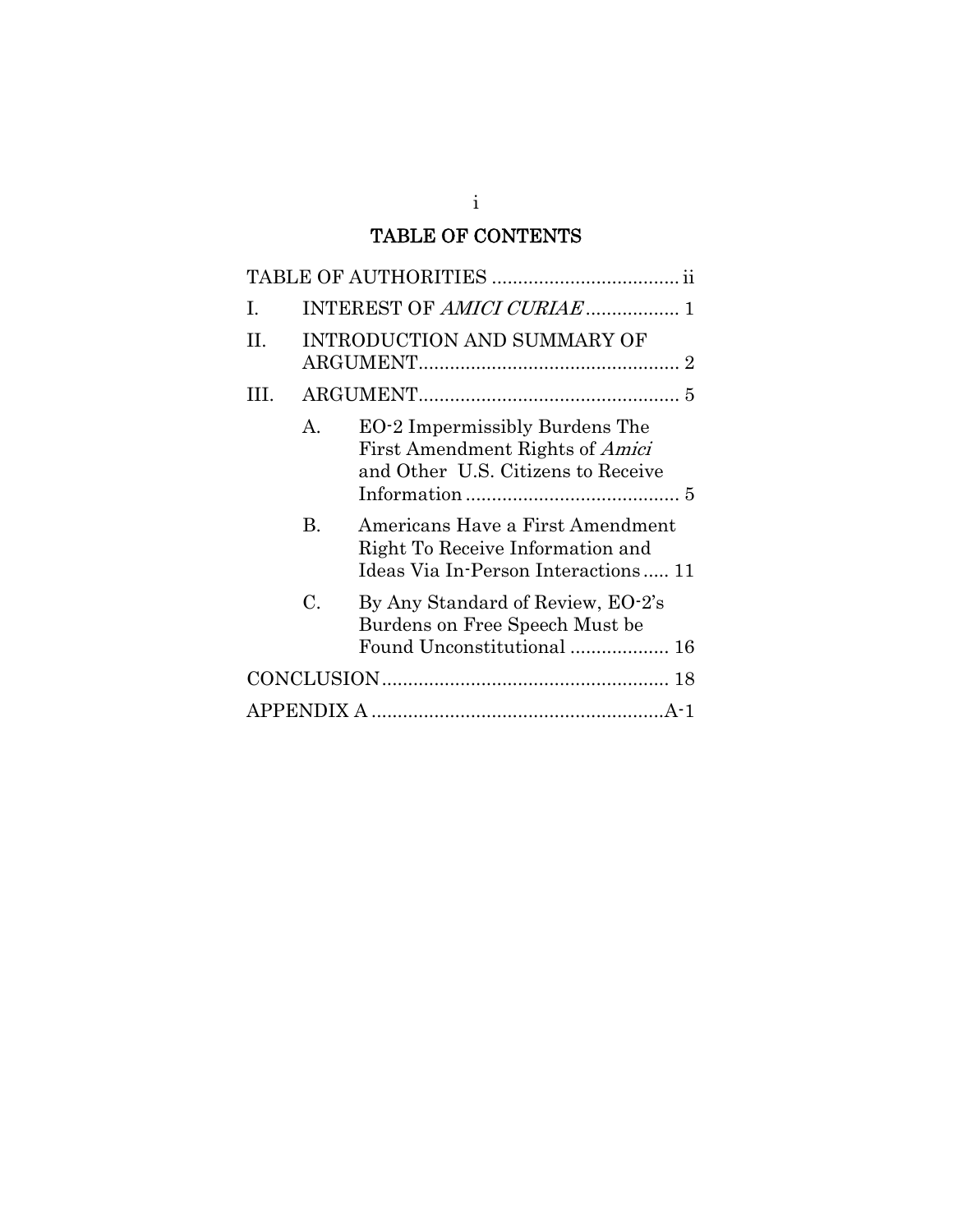# TABLE OF AUTHORITIES

## Cases

| City of Ladue v. Gilleo,                                                                                                                                                 |
|--------------------------------------------------------------------------------------------------------------------------------------------------------------------------|
| Edenfield v. Fane,                                                                                                                                                       |
| First Nat. Bank of Boston v. Bellotti,                                                                                                                                   |
| Griswold v. Connecticut,                                                                                                                                                 |
| Int'l Refugee Assistance Project v.<br>Trump,<br>JA-236, as amended (May 31, 2017),<br>as amended (June 15, 2017), cert.<br><i>granted</i> , 137 S. Ct. 2080, 198 L. Ed. |
| Kleindienst v. Mandel,                                                                                                                                                   |
| Martin v. City of Struthers,                                                                                                                                             |
| McCullen v. Coakley,                                                                                                                                                     |
| Red Lion Broad. Co. v. F.C.C.,                                                                                                                                           |

ii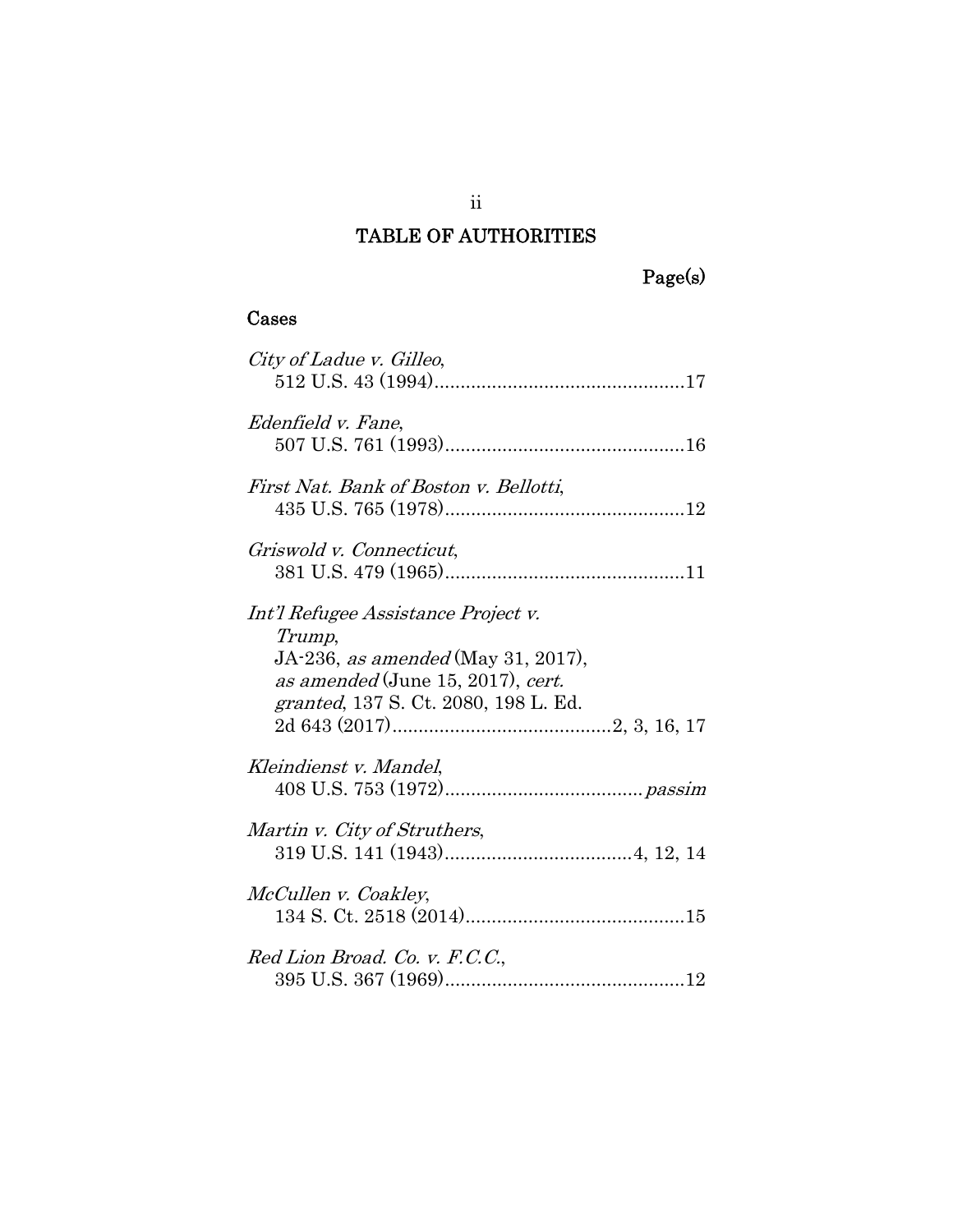| Roe v. Wade,                                                                      |
|-----------------------------------------------------------------------------------|
| Se. Promotions, Ltd. v. Conrad,                                                   |
| Stanley v. Georgia,                                                               |
| Terminiello v. Chicago,                                                           |
| Virginia State Bd. of Pharmacy v.<br>Virginia Citizens Consumer Council,<br>Inc., |
| Whitney v. California,                                                            |
| <b>Constitutional Provisions</b>                                                  |
| United States Constitution                                                        |
| <b>Other Authorities</b>                                                          |

| Alexis de Tocqueville, DEMOCRACY IN  |  |
|--------------------------------------|--|
| AMERICA 11 (Henry Reeve trans.       |  |
| 2006), available at                  |  |
| http://www.gutenberg.org/files/815/8 |  |
|                                      |  |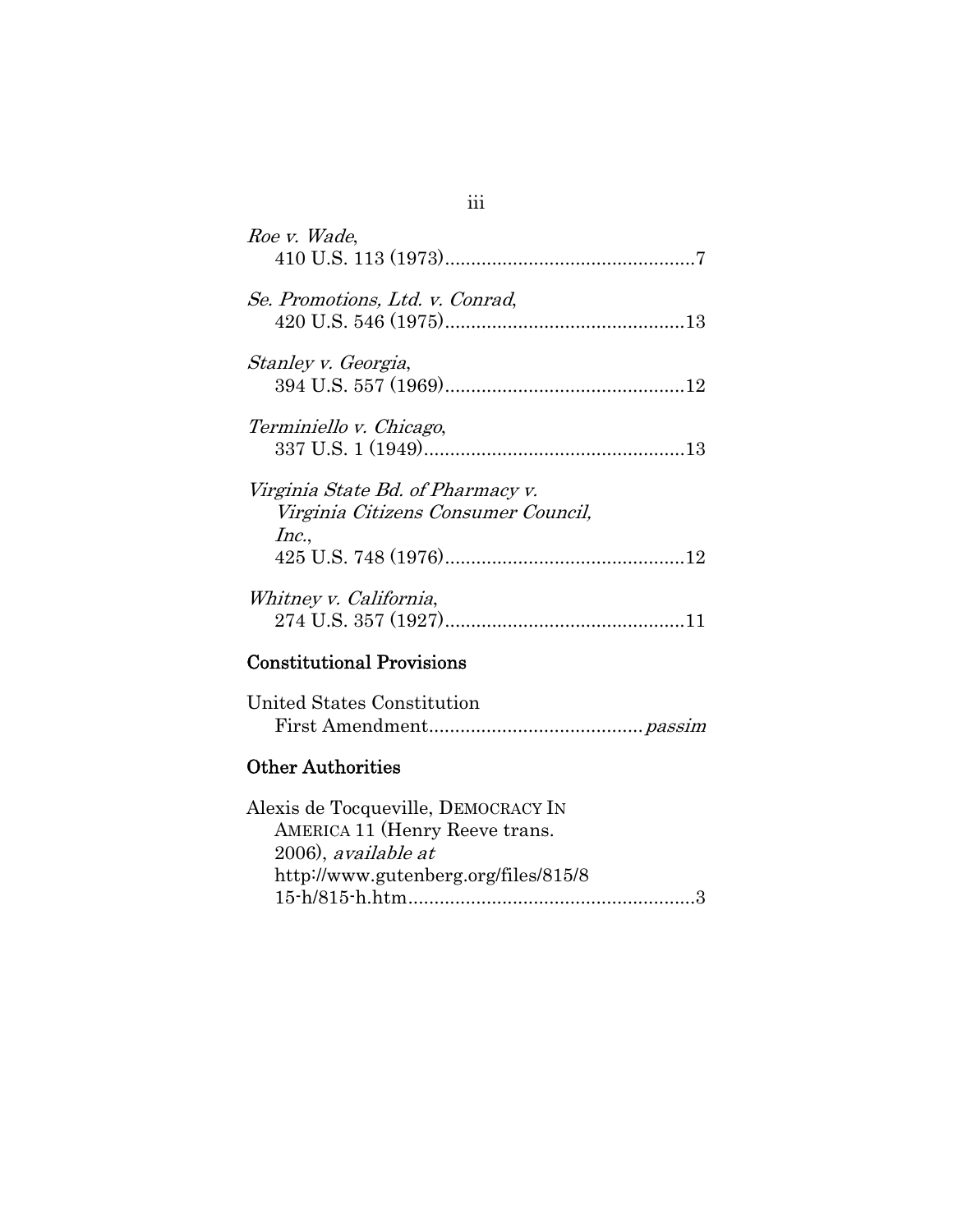| <i>Being There, FORBES (Feb. 9, 2011),</i><br>available at<br>https://www.forbes.com/forbes/2011/<br>0228/travel-teleconferencing-<br>polycom-john-medina-being-                                                                                                    |
|---------------------------------------------------------------------------------------------------------------------------------------------------------------------------------------------------------------------------------------------------------------------|
| Benjamin Sutton, "Iranian Gallery<br>Drops Out of AIPAD Photo Fair<br>Over Trump's Travel Ban,"<br><i>Hyperallergic</i> , March 28, 2017,<br><i>available at</i><br>https://hyperallergic.com/368526/ira<br>nian-gallery-drops-out-of-aipad-                        |
| Cisco, Power of In-Person: The<br><b>Business Value of In-Person</b><br><i>Collaboration</i> (White Paper<br>conducted by the Economist<br>Intelligence Unit) (2012), available<br>at<br>https://www.cisco.com/c/dam/global/e<br>n_in/assets/pdfs/45808_Economist_w |
| Developments in the Law-The National<br>Security Interest and Civil Liberties,                                                                                                                                                                                      |
| The Hijab/Veil Series," available at<br>http://muslima.globalfundforwomen.                                                                                                                                                                                          |
| https://www.behance.net/farescachoux9                                                                                                                                                                                                                               |

iv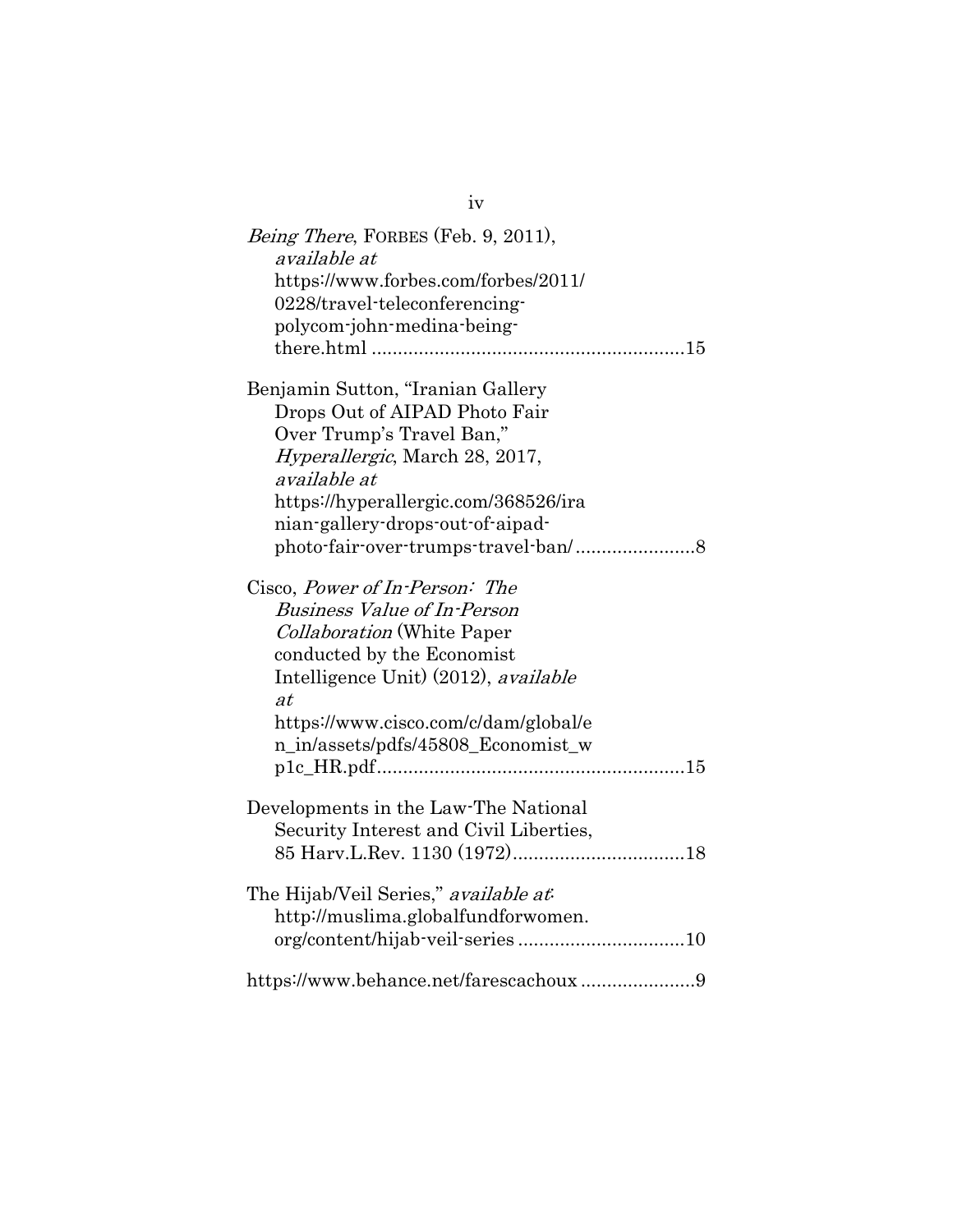| James Madison to W.T. Barry, Aug. 4,<br>1822, 9 Writings of James Madison |
|---------------------------------------------------------------------------|
| Laura Vanderkam, The Science of                                           |
| When You Need In-Person                                                   |
| Communication, FAST COMPANY                                               |
| (Sept. 30, 2015),                                                         |
| https://www.fastcompany.com/30515                                         |
| 18/the-science-of-when-you-need-in-                                       |
|                                                                           |
| Marc Hogan, "Here's What Musicians"                                       |
| Hurt by the Muslim Ban Have to                                            |
| Say to Trump," January 31, 2017,                                          |
| available at:                                                             |
| http://pitchfork.com/thepitch/1428-                                       |
| heres what musicians hurt by the                                          |
| muslim-ban-have-to-say-to-trump/9                                         |
| PEN AMERICA, PEN World Voices                                             |
| Festival, https://pen.org/world-                                          |
| voices-festival/ (last visited Sept. 12,                                  |
|                                                                           |
| <i>The PEN and the Sword</i> , The New York                               |
|                                                                           |

v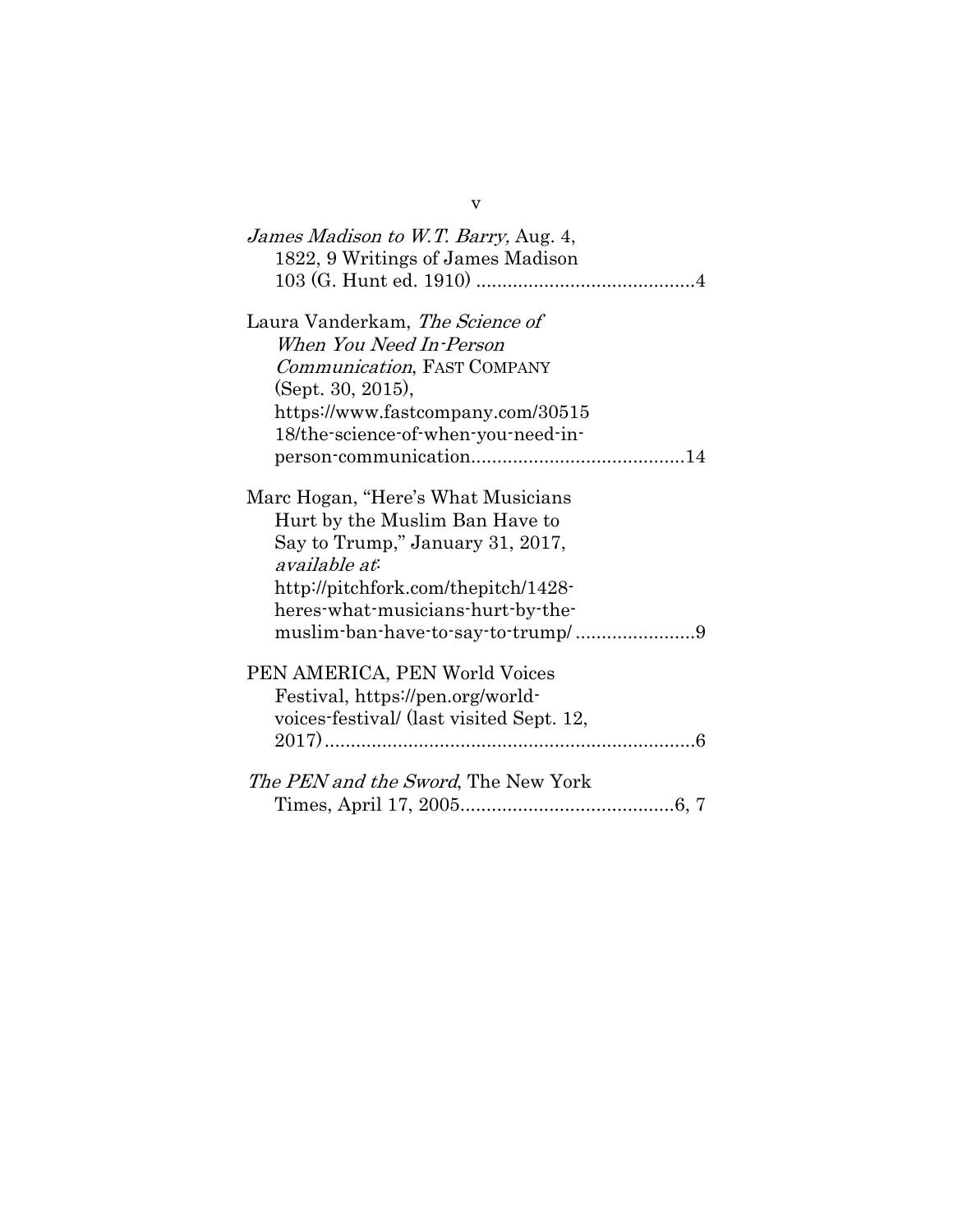| Steve Dove, "Asghar Farhadi Oscar"             |  |
|------------------------------------------------|--|
| 2017 Winner Speech Delivered By                |  |
| Anousheh Ansari", THE OSCARS                   |  |
| (Feb. 27, 2017, 6:30am)                        |  |
| http://oscar.go.com/news/winners/asg           |  |
| har-farhadi-oscar-2017-winner-                 |  |
| speech-delivered-by-anousheh-                  |  |
|                                                |  |
| "The Vulnerability Series" <i>available at</i> |  |
| http://www.abdallaomari.com/thevul             |  |
|                                                |  |
|                                                |  |

vi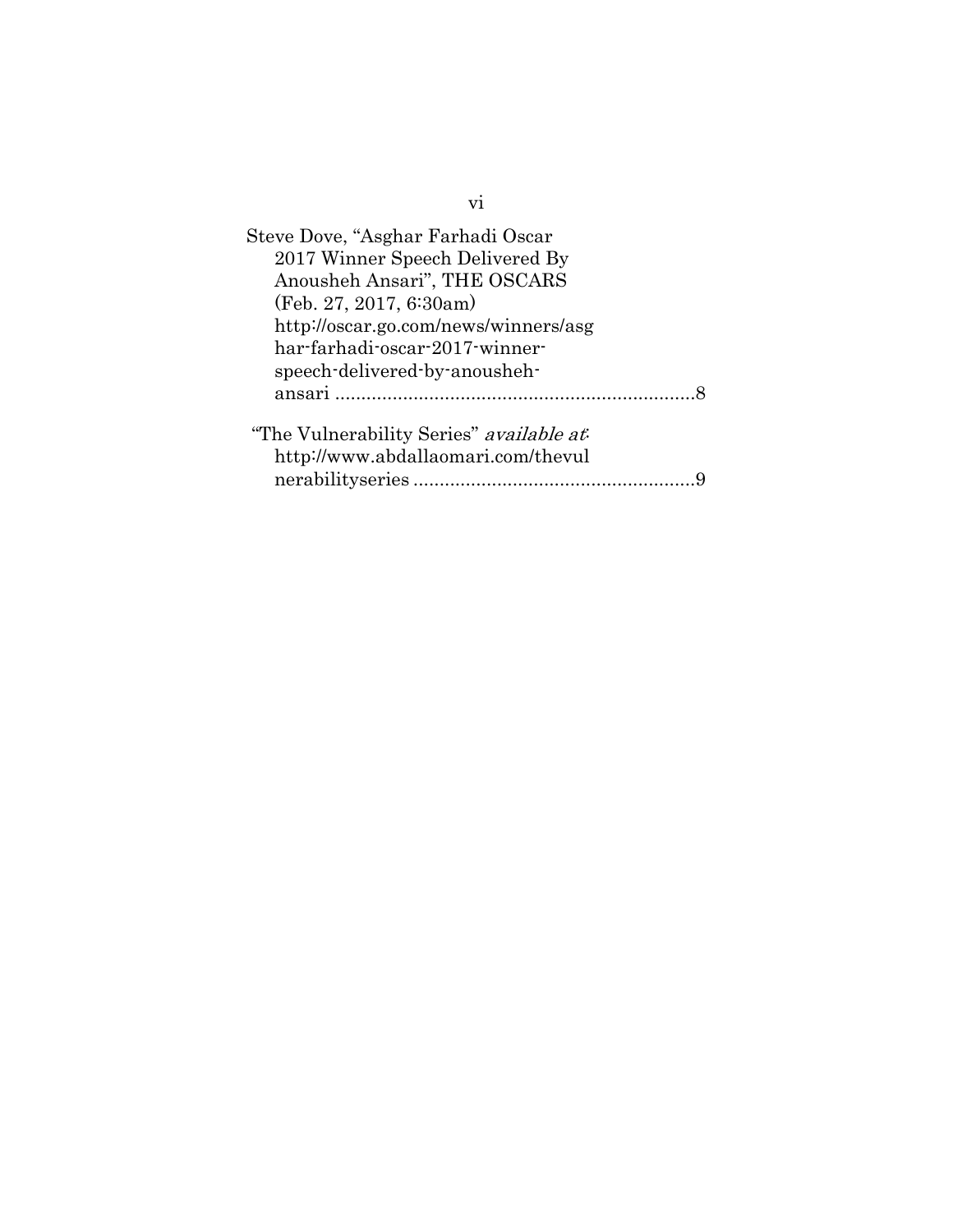#### I. INTEREST OF AMICI CURIAE

Amici, described in Appendix A, include a broad array of organizations working to advance cultural and artistic exchange in this country.1 Lead amicus PEN American Center ("PEN America") is a non-profit association of writers that includes novelists, journalists, editors, poets, essayists, playwrights, publishers, translators, agents, and other professionals. PEN America stands at the intersection of literature and human rights to protect open expression in the United States and worldwide. It champions the freedom to write, recognizing the power of the word to transform the world. Its mission is to unite writers and their allies to celebrate creative expression and defend the liberties that make it possible, working to ensure that people everywhere have the freedom to create literature, to convey information and ideas, to express their views, and to make it possible for everyone to access the views, ideas, and literatures of others. PEN America has approximately 5,000 members and is affiliated with PEN International, the global writers' organization with over 100 Centers in Europe, Asia, Africa, Australia, and the Americas.

In one of the two decisions here on review, the Court of Appeals for the Fourth Circuit held that

l

1

<sup>&</sup>lt;sup>1</sup> All parties have consented to this *amici curiae* brief and letters of consent have been filed with the Clerk. Pursuant to this Court's Rule 37.6, amici affirm that no counsel for a party authored this brief in whole or in part, and no person or entity other than amici and their counsel made a monetary contribution to the preparation or submission of this brief.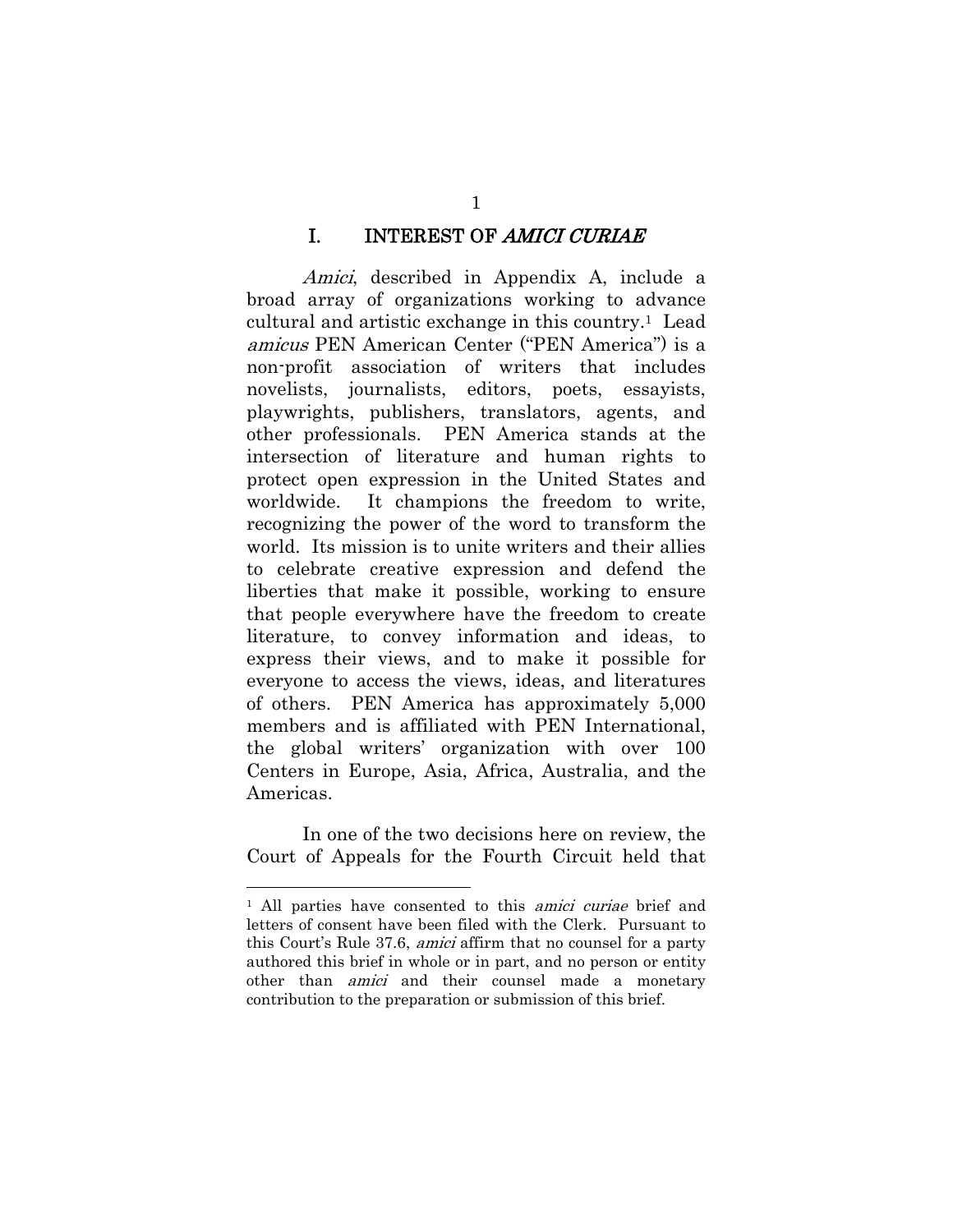Executive Order No. 13780 ("EO-2" or the "Order") was not enacted for a "bona fide" purpose, but rather "to exclude persons from the United States on the basis of their [Muslim] religious beliefs." Int'l Refugee Assistance Project v. Trump, JA-236, as amended (May 31, 2017), as amended (June 15, 2017), cert. granted, 137 S. Ct. 2080, 198 L. Ed. 2d 643 (2017) ("IRAP v. Trump"). This finding by the Fourth Circuit should be affirmed, as well as its finding that EO-2 violates the Establishment Clause of the First Amendment. But amici contend that EO-2 also violates the First Amendment right of Americans to receive information. By preventing our citizens from receiving in-person transmission of ideas, expression, and speech, EO-2 impermissibly burdens the free interchange of information necessary to the proper functioning of our democracy.

Amici have a vital mission to foster rich intellectual and artistic discourse in this country, and that mission is directly impaired by EO-2. Amici therefore urge this Court to affirm the judgment of the Fourth Circuit Court of Appeals not only because EO-2 violates the Establishment Clause, but also because it violates the free speech rights of Amici and other citizens of this country.

### II. INTRODUCTION AND SUMMARY OF ARGUMENT

For the reasons outlined in Respondents' brief, this Court should affirm the Fourth Circuit's determination that because there has been "an affirmative showing of bad faith" underlying EO-2, a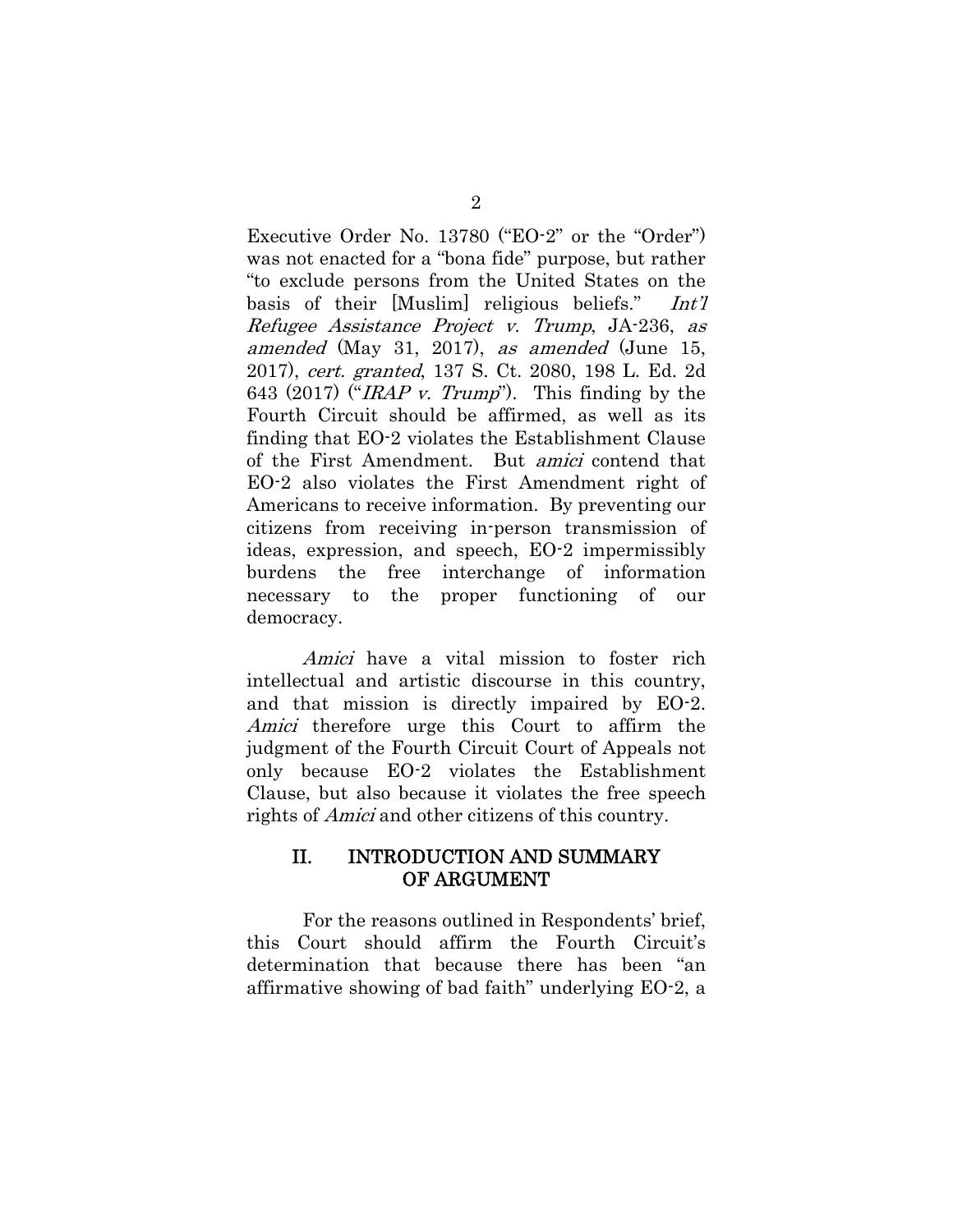full inquiry into the constitutionality of the Order is warranted. *IRAP v. Trump*, JA-212. While the principal Constitutional argument Respondents press is that EO-2 violates the Establishment Clause of the First Amendment (and Amici concur that it does), Amici contend that the Order also impermissibly burdens the Free Speech rights of amici and other U.S. citizens, and should be found unconstitutional for that independent reason.

The United States is singularly unafraid to hear voices that have been silenced elsewhere. From this nation's founding, visitors from abroad have regarded our uncharacteristically open society as a model for the world and for democracy. As Alexis de Tocqueville wrote of our experiment in selfgovernance: "When the right of every citizen to cooperate in the government of society is acknowledged, every citizen must be presumed to possess the power of discriminating between the different opinions of his contemporaries, and of appreciating the different facts from which inferences may be drawn."2 Moreover, the United States has always defined itself as nation of immigrants, built by those seeking freedom of thought and action. Throughout our history, we have benefited immeasurably from the contributions immigrants have made to all spheres of knowledge and culture in this country. It is no coincidence – but rather an animating principle – that refugees

<sup>2</sup> Alexis de Tocqueville, DEMOCRACY IN AMERICA 11 (Henry Reeve trans. 2006), available at http://www.gutenberg.org /files/815/815-h/815-h.htm.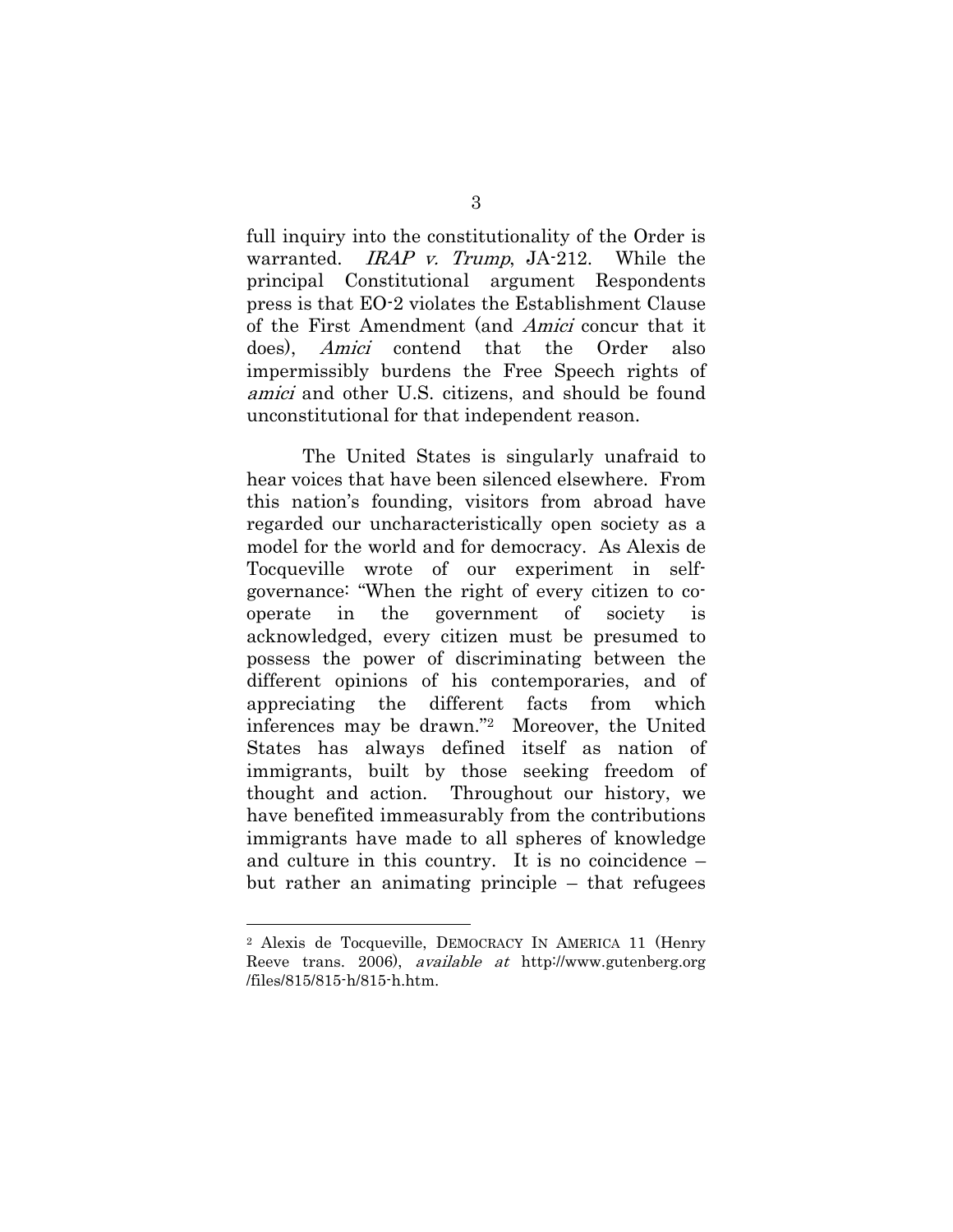have created many of the works that define what it means to be an American. From the films of Billy Wilder, the novels of Isaac Bashevis Singer, the political philosophy of Hannah Arendt and the poetry of Joseph Brodsky, the contributions of visitors, immigrants, and refugees to American arts and letters make up the very cultural fabric of our nation.

EO-2 threatens this legacy, and upends our deeply American commitment to the free and fearless exchange of ideas. The First Amendment presumes that a free people can and must choose the ideas they deem worthy of adherence, rather than receiving a state-mandated diet of acceptable views. American citizens must be allowed to engage in inperson dialogue with nationals from the six banned countries, experience their work, test their ideas, and learn first-hand from their perspectives. As this Court has repeatedly recognized, the First Amendment right to free speech is meaningless without a concomitant right to receive information, and the latter right must be as zealously protected as the first. See, e.g., Martin v. City of Struthers, 319 U.S. 141, 143 (1943). "A popular Government, without popular information, or the means of acquiring it, is but a Prologue to a Farce or a Tragedy; or, perhaps both. Knowledge will forever govern ignorance: And a people who mean to be their own Governors, must arm themselves with the power which knowledge gives." James Madison to W.T. Barry, Aug. 4, 1822, 9 Writings of James Madison 103 (G. Hunt ed. 1910).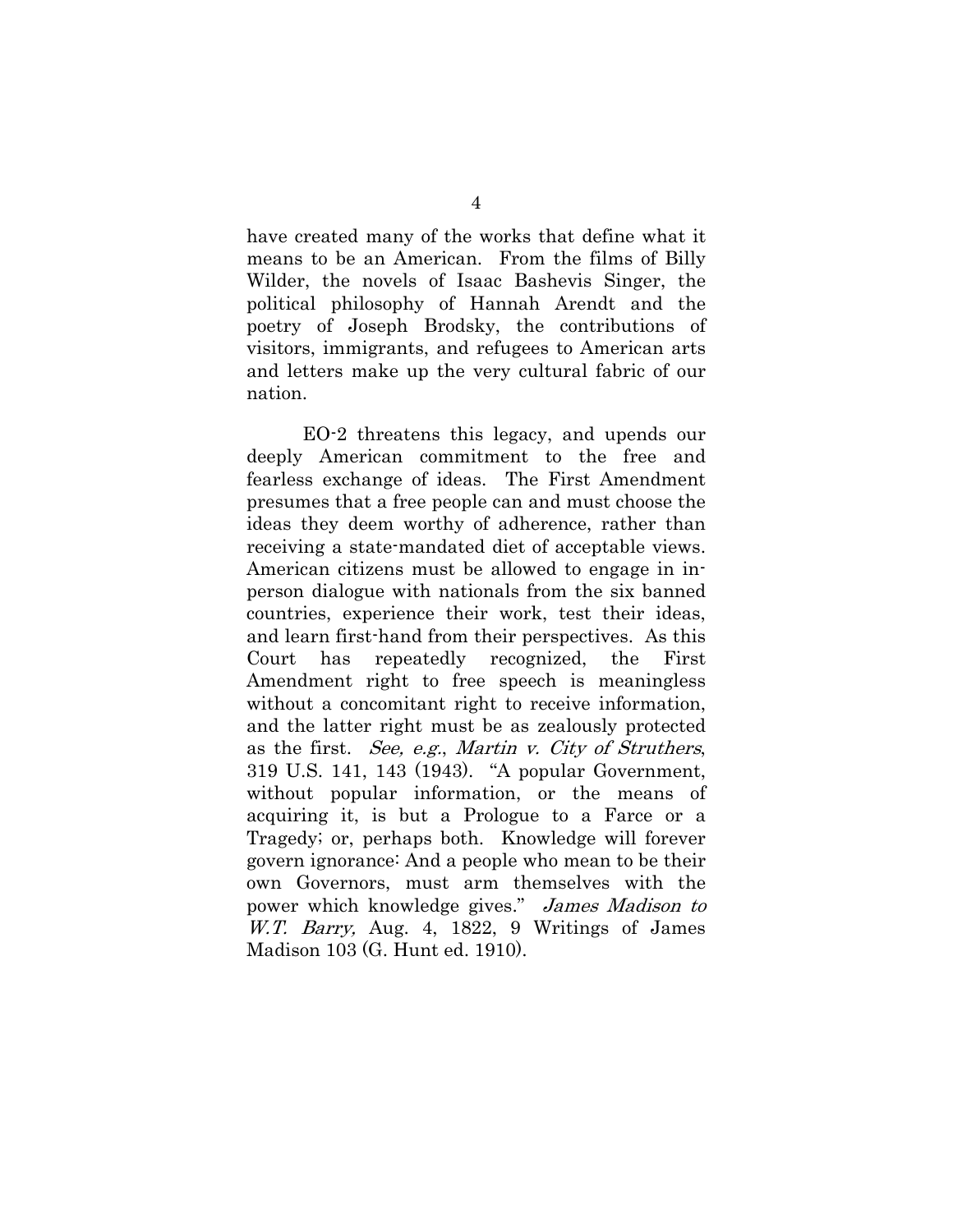This Court has also recognized that there is no substitute for live, in-person interaction. Yet EO-2 severely restricts the right of Americans to receive information by preventing our citizens from hearing and interacting with the ideas and viewpoints of nationals of the targeted countries. By prohibiting the admission of these nationals without a bona fide reason, EO-2 hinders the free marketplace of ideas.

Our civil society depends on the ability of American arts and literary organizations, museums, universities, and cultural foundations to receive and share ideas, and to amplify voices that are being silenced by repression, civil war and censorship abroad. The message that EO-2 sends the world is one of retreat from our history as an open society. The sweeping restriction that EO-2 imposes on our citizens' First Amendment right to receive information is contrary to this Court's precedent and this country's ideals. Accordingly, this Court should not only affirm the judgment of the Fourth Circuit Court of Appeals that EO-2 violates the Establishment Clause, but should also affirm for the independent reason that the Order violates the First Amendment Free Speech rights of U.S. citizens.

#### III. ARGUMENT

### A. EO-2 Impermissibly Burdens The First Amendment Rights of Amici and Other U.S. Citizens to Receive Information

Amici are cultural institutions in the United States whose mission depends on the freedom to engage in intellectual and cultural exchange.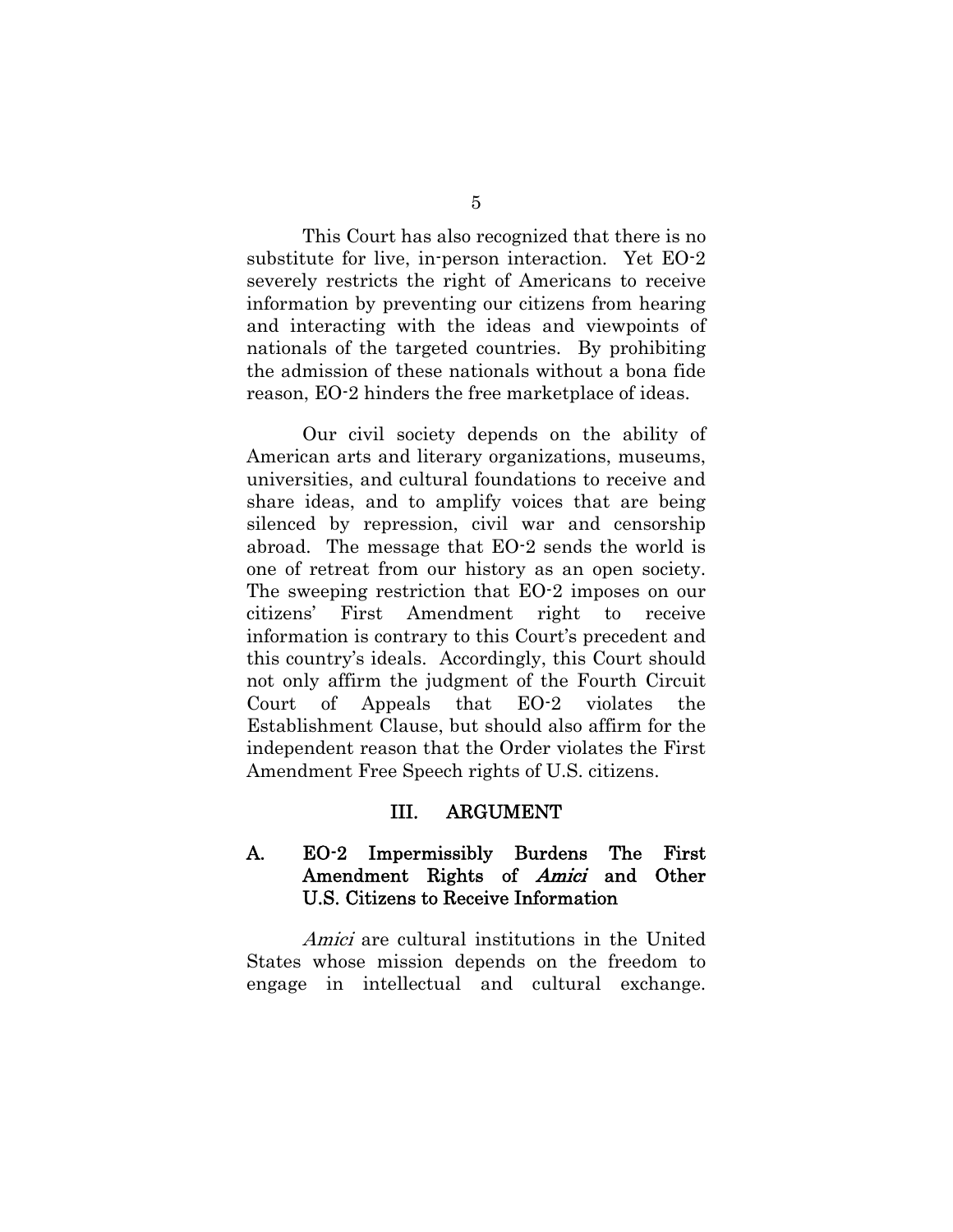Amicus PEN America has provided an unparalleled forum for open expression and exchange of ideas, inviting writers, artists and dissidents from around the world to speak and debate their views in this country.3 PEN and its fellow amici give American citizens the opportunity to hear voices (often voices of dissent) that may never have been heard otherwise.4 EO-2 jeopardizes this vital mission by banning Americans from experiencing first-hand the work of nationals from the six banned countries, to hear their perspectives in face-to-face

l

The PEN and the Sword, The New York Times, April 17, 2005.

<sup>3</sup> Among other conferences, PEN America hosts the PEN World Voices Festival, founded by Salman Rushdie, Esther Allen, and Michael Roberts after the events of September 11, 2001, "with the aim of broadening channels of dialogue between the United States and the world." PEN AMERICA, PEN World Voices Festival, https://pen.org/world-voices-festival/ (last visited Sept. 12, 2017). Since its founding, the annual World Voices Festival has hosted more than 1,500 writers from 118 countries who participate in a weeklong series of events and discussions with a focus on human rights issues.

<sup>4</sup> Reflecting on the 48th International PEN Congress of 1986, a weeklong gathering of writers from around the world, Salman Rushdie wrote:

In those last years of the cold war, it was important for us all to hear Eastern European writers like Danilo Kiš and Czesław Miłosz, György Konrád and Ryszard Kapuściński, setting their visions against the visionless Soviet regime. Omar Cabezas, Nicaragua's deputy interior minister at the time, who had just published a memoir of his life as a Sandinista guerrilla, and Mahmoud Darwish, the Palestinian poet, were there to articulate views not often heard on American platforms [.]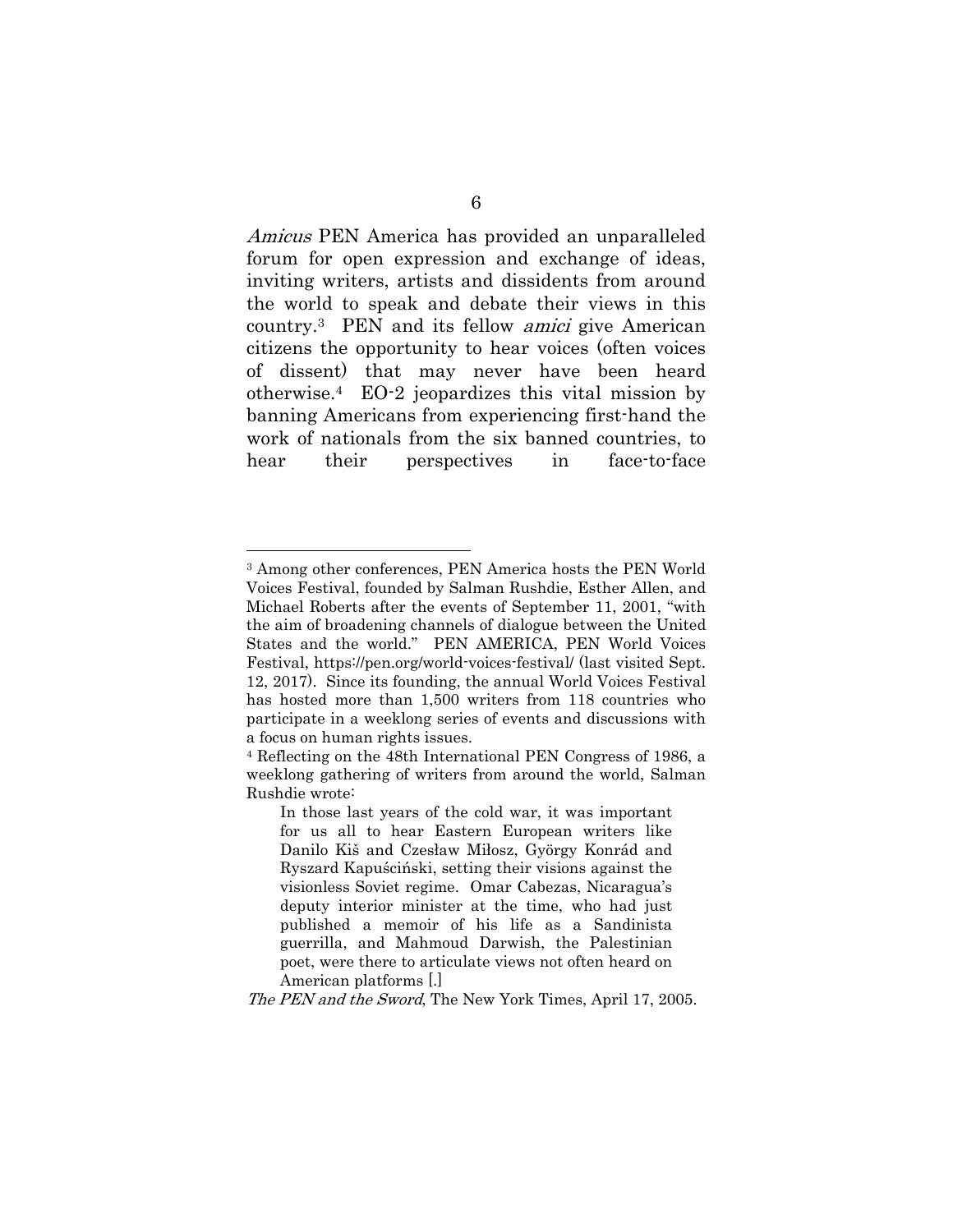communications, and to ask what is happening in their countries of origin, and why.5

EO-2 may be styled by the government as a "temporary" ban on travel, but unless it is held unconstitutional now, each "temporary" ban may be replaced with another, making advance planning impossible.6 EO-2 sends a clear message to U.S.

One purpose of our PEN Congress will be to enhance relations rather than smash them. We are not going to seek for invidious comparisons of governments. PEN was founded on the attractive notion that writers speak across national boundaries more gracefully and instinctively than governments. So when they get together there is, one may hope, a real possibility that new solutions, even surprisingly creative solutions, can be found.

Participants of that conference included Susan Sontag, Amos Oz, Joseph Brodsky, Günter Grass, Saul Bellow, Wole Soyinka, Danilo Kiš, Czesław Miłosz, György Konrád, Ryszard Kapuściński, Mario Vargas Llosa, Raymond Carver, E. L. Doctorow, Toni Morrison, Edward Said, William Styron, John Updike, Kurt Vonnegut, Nadine Gordimer, J. M. Coetzee, Sipho Sepamla, and Grace Paley.

 $6$  In Roe v. Wade, 410 U.S. 113, 125 (1973), this Court rejected a mootness argument on the basis that the injury to plaintiff was "capable of repetition yet evading review," because a 266-day gestation period is "so short that the pregnancy will come to term before the usual appellate process is complete." Id. EO-2, with its at most 120-day duration, fits squarely into this same category: The injury it inflicts cannot be redressed in the courts before each "temporary" iteration of the ban expires. The Order should thus be treated not as a temporary measure, but an infinitely repeatable one, designed specifically to discourage travel to the United States far beyond its ostensibly limited duration.

<sup>5</sup> Describing the purpose of the 48th International PEN Congress in 1986, Norman Mailer (then President of PEN America) wrote: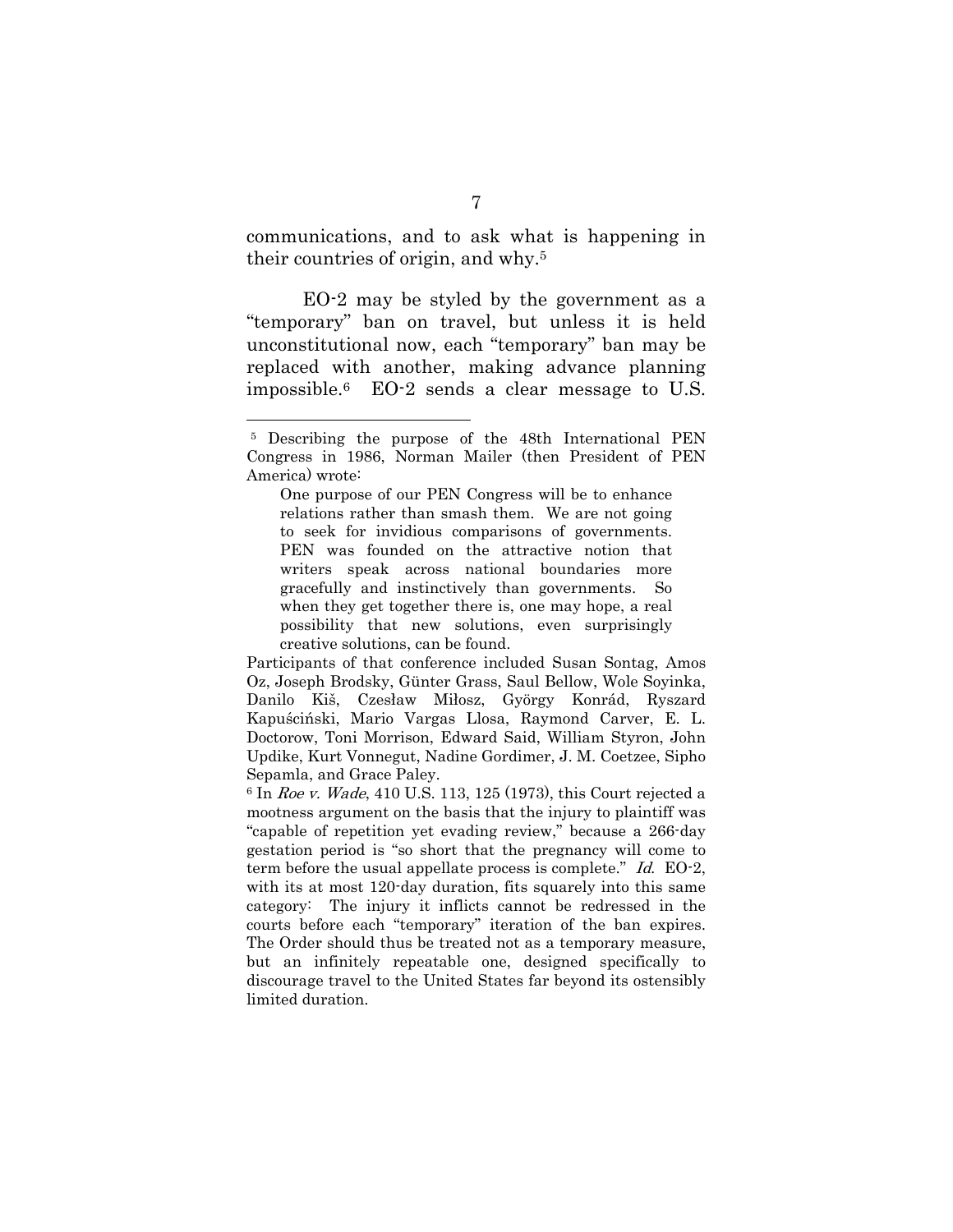organizations and citizens: Efforts to bring over artists and thinkers from the six affected countries to engage in cultural exchange – even on a temporary basis – will be frustrated.7

EO-2's adverse effects upon Americans' access to vital cross-cultural exchange are already being felt. To take but a few examples: Ag Galierie, based in Tehran, recently announced that it will no longer be participating in the annual Association of International Photography Art Dealers (AIPAD) show in New York, scheduled for April of 2018. As a result, Americans will see an empty booth instead of the photographs of Iranian photographer Bahman Jalali documenting the Iran-Iraq war from 1980 through 1988.8 Legendary Syrian musician Omar

<sup>7</sup> Iranian filmmaker Asghar Farhadi would have been blocked under EO-1 from traveling to the United States to attend the 2017 Academy Awards, in which his film The Salesman won the Oscar for Best Foreign Language Film. He declined to seek an exemption from the ban. His acceptance speech, which was read by Iranian-American CEO Anousheh Ansari, read in part:

I'm sorry I'm not with you tonight. My absence is out of respect for the people in my country and those of [the] other six nations … Filmmakers can turn their cameras to capture shared human qualities and break stereotypes of various nationalities and religions. They create empathy between "us" and "others," an empathy which we need today more than ever.

Steve Dove, "Asghar Farhadi Oscar 2017 Winner Speech Delivered By Anousheh Ansari", THE OSCARS (Feb. 27, 2017, 6:30am) http://oscar.go.com/news/winners/asghar-farhadi-oscar-2017-winner-speech-delivered-by-anousheh-ansari.

<sup>8</sup> See Benjamin Sutton, "Iranian Gallery Drops Out of AIPAD Photo Fair Over Trump's Travel Ban," Hyperallergic, March 28, 2017, available at https://hyperallergic.com/368526/iraniangallery-drops-out-of-aipad-photo-fair-over-trumps-travel-ban/.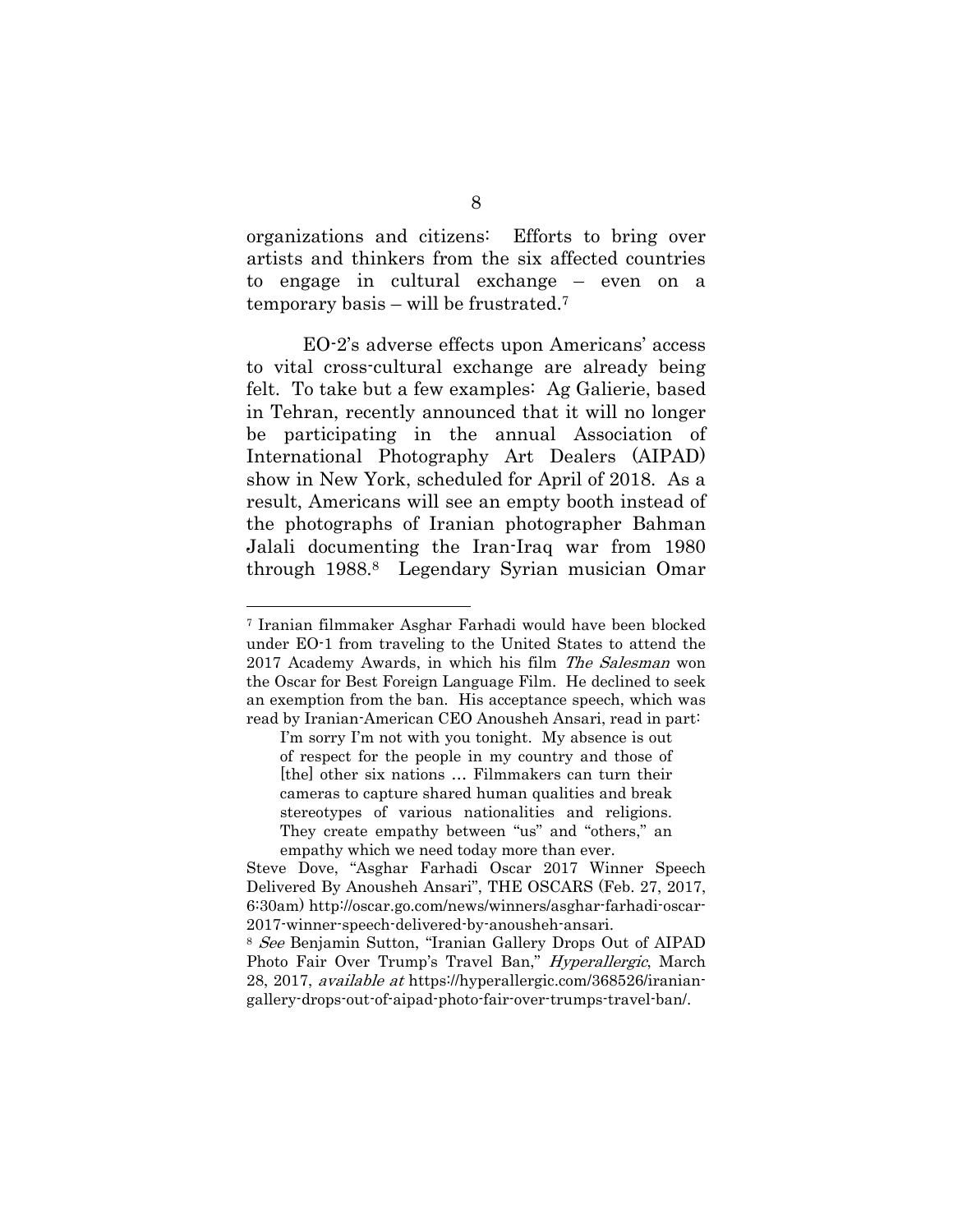Souleyman, who fled Syria for Turkey in 2011 after the onset of the civil war, and has since performed at the 2013 Nobel Peace Prize Concert, has stated publicly that he is uncertain if he will be allowed to enter the United States to perform several upcoming tour dates.9 Reacting to what they perceive as the arbitrariness of the ban, other musicians such as Kazakhstan-born violinist Aisha Orazbayeva, have cancelled their American shows.10

There are many other artists, writers, and dissidents whose work explores the conditions of life in the banned countries, but whose invaluable perspectives cannot be fully understood, appreciated, or tested by U.S. citizens under the unique conditions of an in-person interaction. These include, as a small sampling, Syrian designer Fares Cachoux, whose minimalist posters tell the story of the Syrian revolution<sup>11</sup>; Abdalla Al Omari, a Syrian refugee living in Belgium whose images of world leaders (including Bashar al-Assad) as refugees are a stark reminder of the gap between policymakers and the people whose lives are in their hands12; and Yemeni photographer Boushra Almutawakel, whose

<sup>9</sup> See Marc Hogan, "Here's What Musicians Hurt by the Muslim Ban Have to Say to Trump," January 31, 2017, *available at* http://pitchfork.com/thepitch/1428-heres-what-musicians-hurtby-the-muslim-ban-have-to-say-to-trump/.

<sup>&</sup>lt;sup>10</sup> "Cancelling concerts in US because of the #MuslimBan. Why can I enter when Syrians can't? What's the difference? They seek help & I entertain". @AishaOrazbayeva, Twitter, January 28, 2017.

<sup>&</sup>lt;sup>11</sup> See https://www.behance.net/farescachoux.<br><sup>12</sup> See "The Vulnerability Series" *available at*: http://www.abdallaomari.com/thevulnerabilityseries.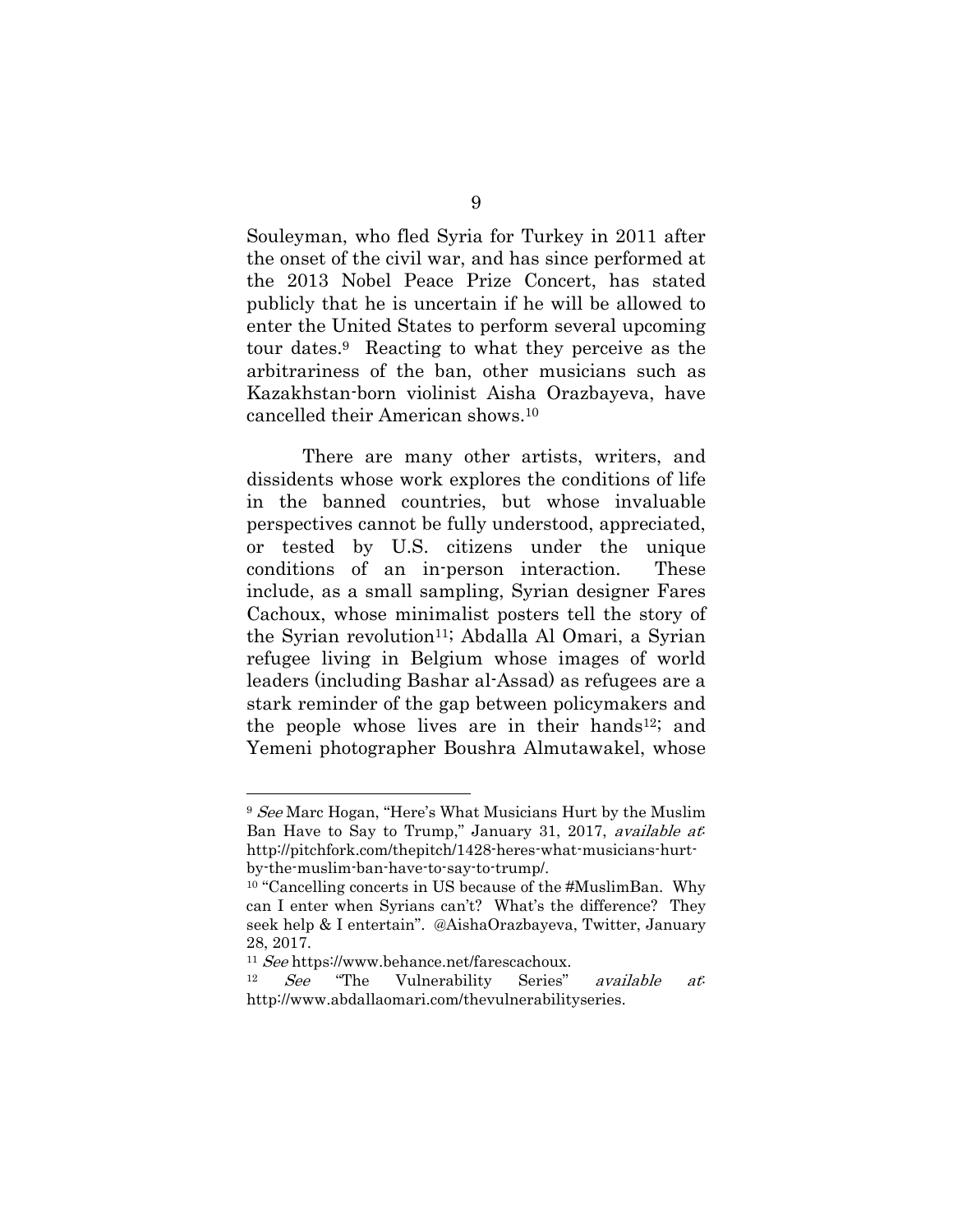portraits explore the experience of Muslim women. 13 The Order bars these individuals and countless others from traveling to the United States without regard for the valuable contributions they could make to political, intellectual, and artistic discourse in this country. Because of EO-2, U.S. citizens are deprived the opportunity to fully inform themselves of current conditions in the banned countries, and the manner in which those conditions are reflected in art and discourse.

In the short time it has existed, EO-2 has directly and adversely burdened the First Amendment rights of Amici and other U.S. citizens to receive information through face-to-face interactions. But beyond this, the Order more generally and perniciously depletes the richness of our country's cultural wellspring. Historically, refugees and immigrants have contributed to every facet of American life, creating celebrated works of arts and letters and helping to define our country's identity.14 America has traditionally welcomed

<sup>13</sup> See "The Hijab/Veil Series," available at: http://muslima.globalfundforwomen.org/content/hijab-veilseries.

<sup>14</sup> Refugees and immigrants who have shaped American cultural and political life are too numerous to name, and include such luminaries as Albert Einstein, Hannah Arendt, Leo Strauss, Bertolt Brecht, Thomas Mann, Marlene Dietrich, Jacob Riis, Elie Wiesel, Vladimir Nabokov, Isabel Allende, Czesław Miłosz, Reinaldo Arenas, Nuruddin Farah, Milos Forman, Yaa Gyasi, Masha Gessen, Gary Shteyngart, Viet Thanh Nguyen, Khaled Mattawa, Henry Kissinger, Zbigniew Brzezinski, Madeline Albright, Ilhan Omar (the first Somali-American woman to be elected to a state legislature), Ted Cruz, and Elaine Chao. No less than fourteen individuals on the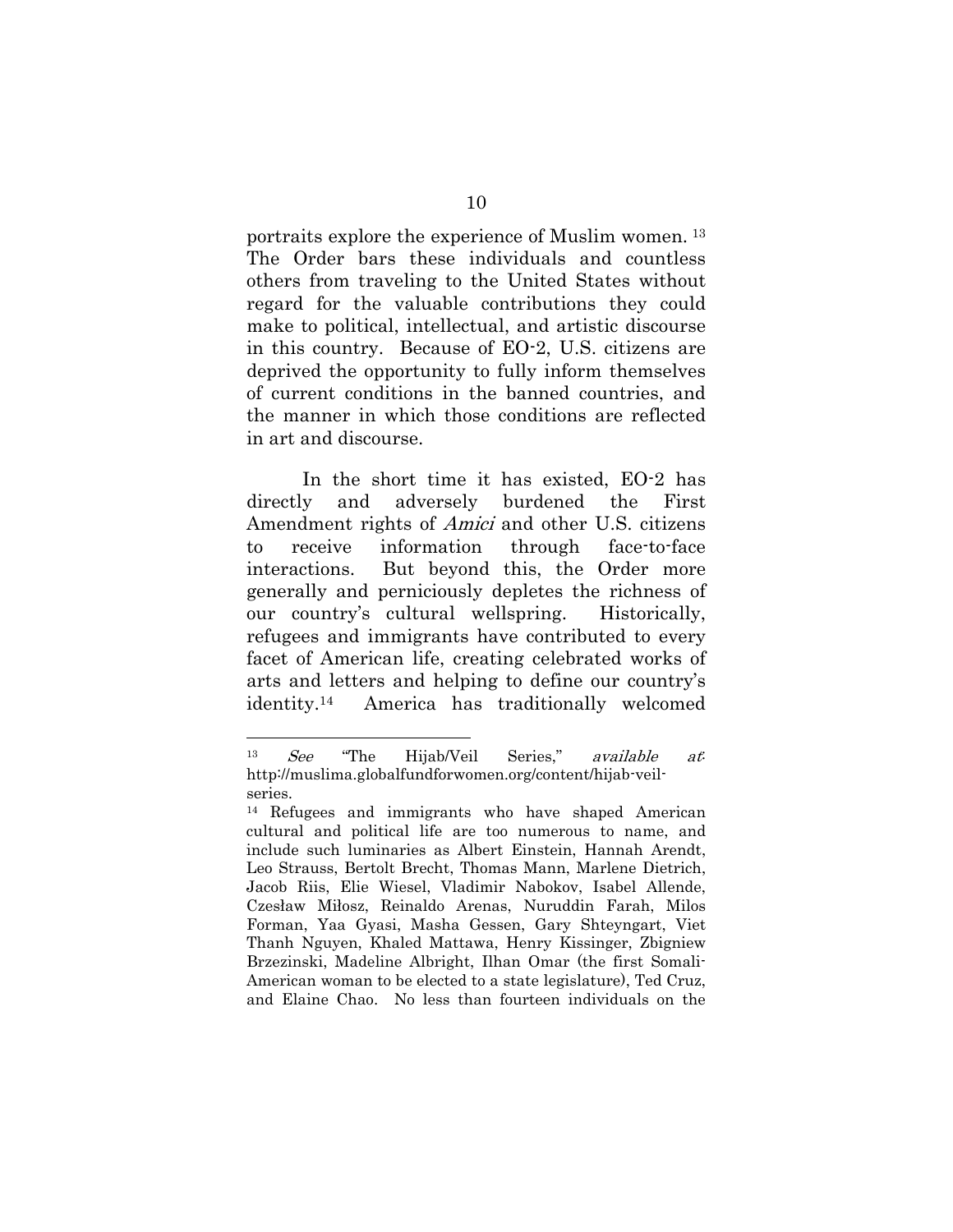writers, thinkers, and others whose work bears witness to state repression, so that we can better understand and value our own freedoms. With EO-2, we risk abandoning our identity as a nation of immigrants, and our role as a global defender of the right to free expression.

## B. Americans Have a First Amendment Right To Receive Information and Ideas Via In-Person Interactions

For more than three-quarters of a century, this Court has recognized that the First Amendment protects not only the freedom to speak, but also the freedom to receive ideas and information, ensuring that "the State may not, consistently with the spirit of the First Amendment, contract the spectrum of available knowledge." Griswold v. Connecticut, 381 U.S. 479, 482 (1965). The principle animating our constitutional guarantee of free speech – that "the power of reason as applied through public discussion" can "free men from the bondage of irrational fears," Whitney v. California, 274 U.S. 357, 375-76 (1927) (Brandeis, J., concurring) – is rendered meaningless without a robust pool of knowledge to inform speakers and drive intellectual, artistic, and political discourse. Thus, while the First Amendment operates by limiting government

foregoing list came to this country as refugees. Under a blanket, nationality-based travel ban comparable to EO-2, those individuals – who include refugees from extremism in forms such as German national socialism (Albert Einstein, Hannah Arendt, Henry Kissinger) and totalitarian communism (Vladimir Nabokov, Madeline Albright, Reinaldo Arenas) – would not have been allowed entry.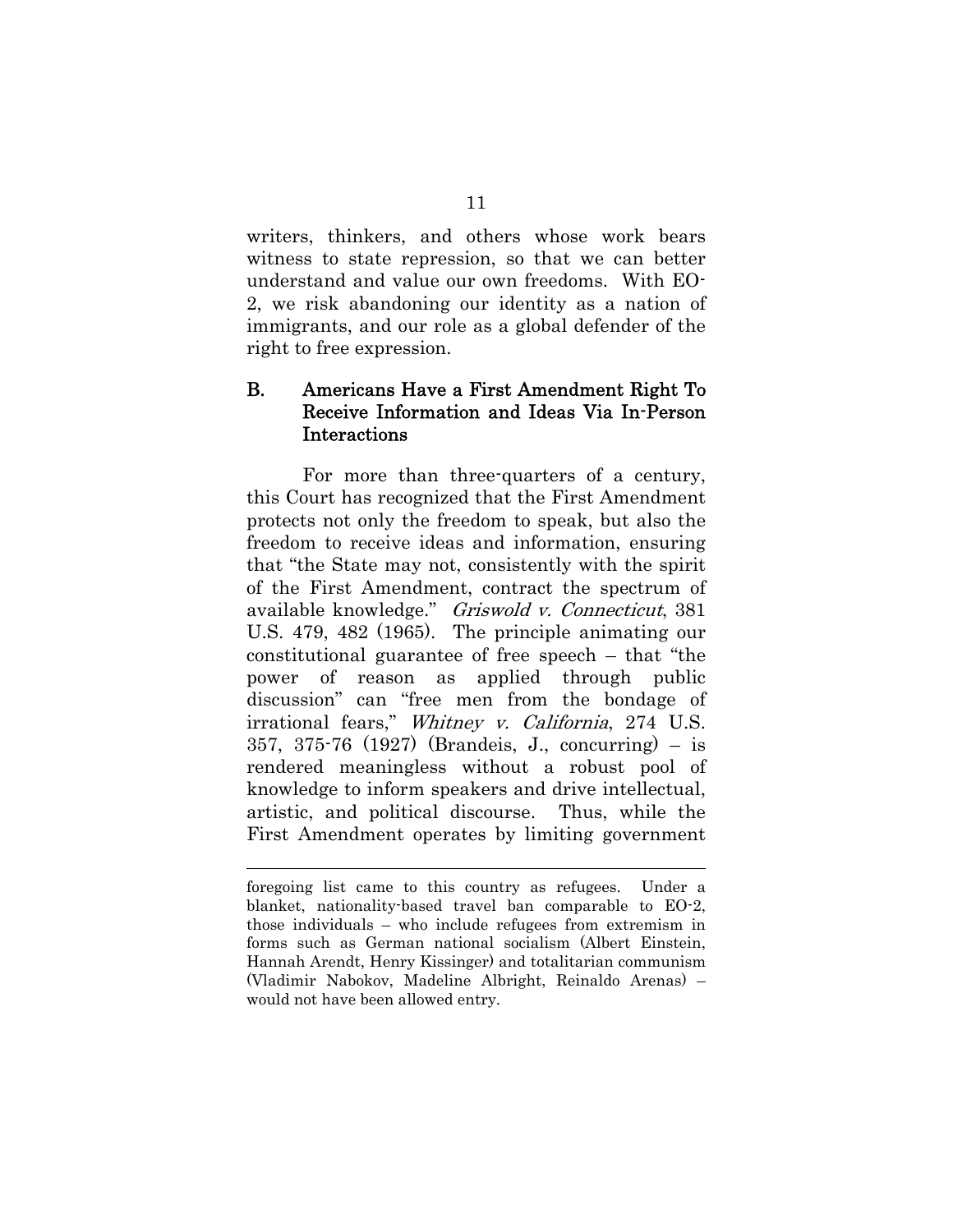restrictions on speech, its mandate is far broader: "It is the purpose of the First Amendment to preserve an uninhibited marketplace of ideas in which truth will ultimately prevail." Red Lion Broad. Co. v. F.C.C., 395 U.S. 367, 390 (1969).

Recognizing that, in order to be "free," speech must be not only uninhibited but also fully informed, this Court has enshrined a constitutional "right to receive [information]," and has reiterated that right wherever it has been challenged. See Martin, 319 U.S. at 143. See also Stanley v. Georgia, 394 U.S. 557, 564 (1969) ("it is now well established that the [First Amendment] protects the right to receive information and ideas"); First Nat. Bank of Boston v. Bellotti, 435 U.S. 765, 783 (1978) ("[T]he First Amendment goes beyond protection of the press and the self-expression of individuals to prohibit government from limiting the stock of information from which members of the public may draw."); Virginia State Bd. of Pharmacy v. Virginia Citizens Consumer Council, Inc., 425 U.S. 748, 756 (1976) ("Freedom of speech presupposes a willing speaker. But where a speaker exists . . . the protection afforded is to the communication, to its source and to its recipients both"). Indeed, in the very decision that provides the framework for this Court's analysis, Kleindienst v. Mandel, 408 U.S. 753, 765 (1972), which concerned the visa application of Belgian journalist and intellectual Ernest Mandel, this Court explicitly recognized that in denying Mandel's visa application the government had burdened the First Amendment rights of those who sought to hear him lecture in the United States. The majority opinion only found this burden on the right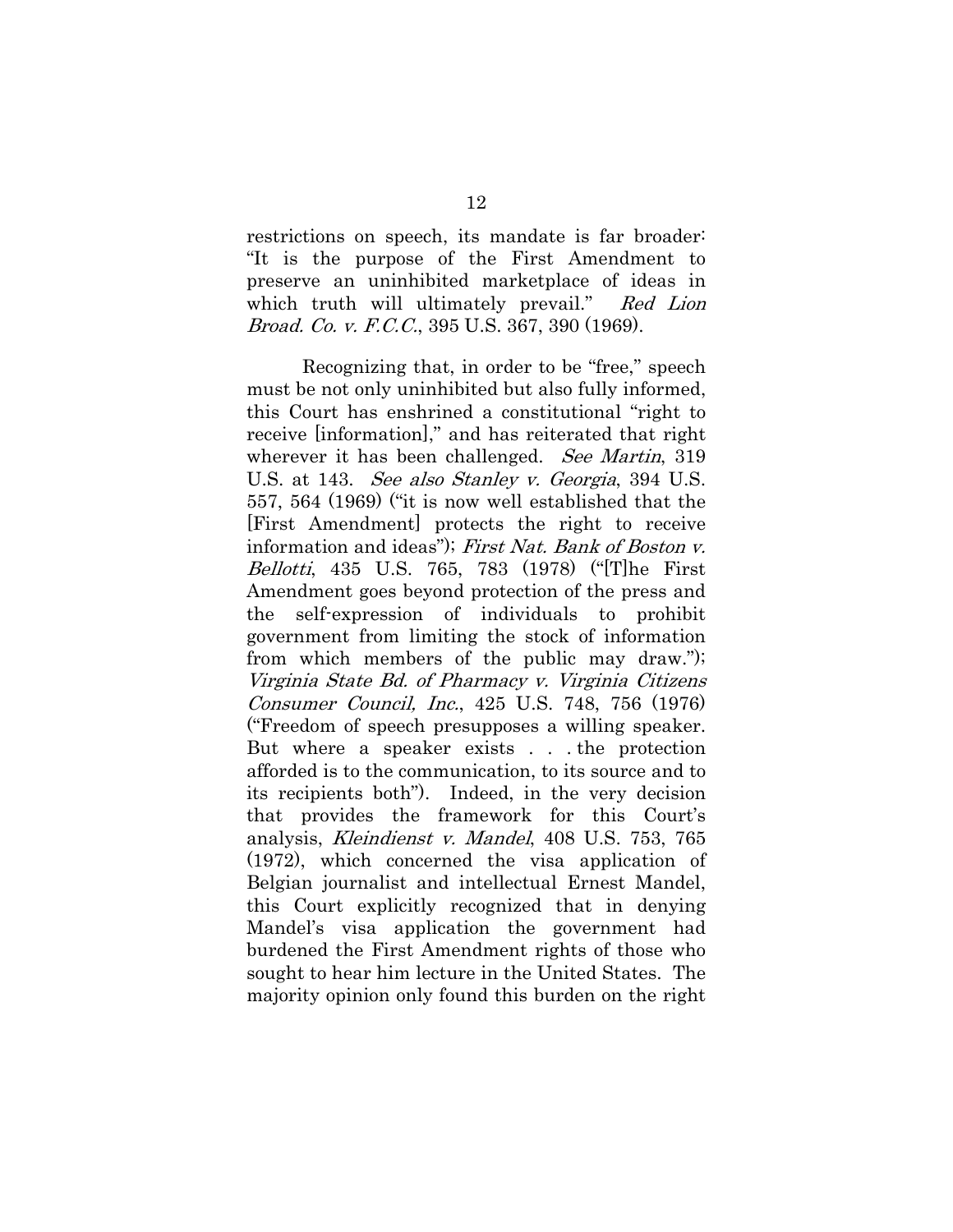to receive information permissible because Mandel's visa application had been denied for a "facially legitimate and bona fide" reason. Id. at 770. In his dissent, Justice Marshall elaborated on the vital free speech rights to which the majority had alluded:

> The freedom to speak and the freedom to hear are inseparable; they are two sides of the same coin. But the coin itself is the process of thought and discussion. The activity of speakers becoming listeners and listeners becoming speakers in the vital interchange of thought is the "means indispensable to the discovery and spread of political truth."

408 U.S. 753, 775-76 (1972) (Marshall, J. dissenting) (quoting Terminiello v. Chicago, 337 U.S. 1, 4 (1949)). In short, this Court has long recognized that, even in the sphere of immigration policy, any law which restricts the pool of knowledge available to United States citizens directly implicates their freedom of speech.

The right to receive information is not mediaagnostic; each medium – written, spoken, interactive – provides unique and valuable contributions to the quality of a communication. See, e.g., Se. Promotions, Ltd. v. Conrad, 420 U.S. 546, 557 (1975) ("Each medium of expression, of course, must be assessed for First Amendment purposes by standards suited to it"). In-person interactions – which permit free, improvised exchange of thoughts and reactions, observation of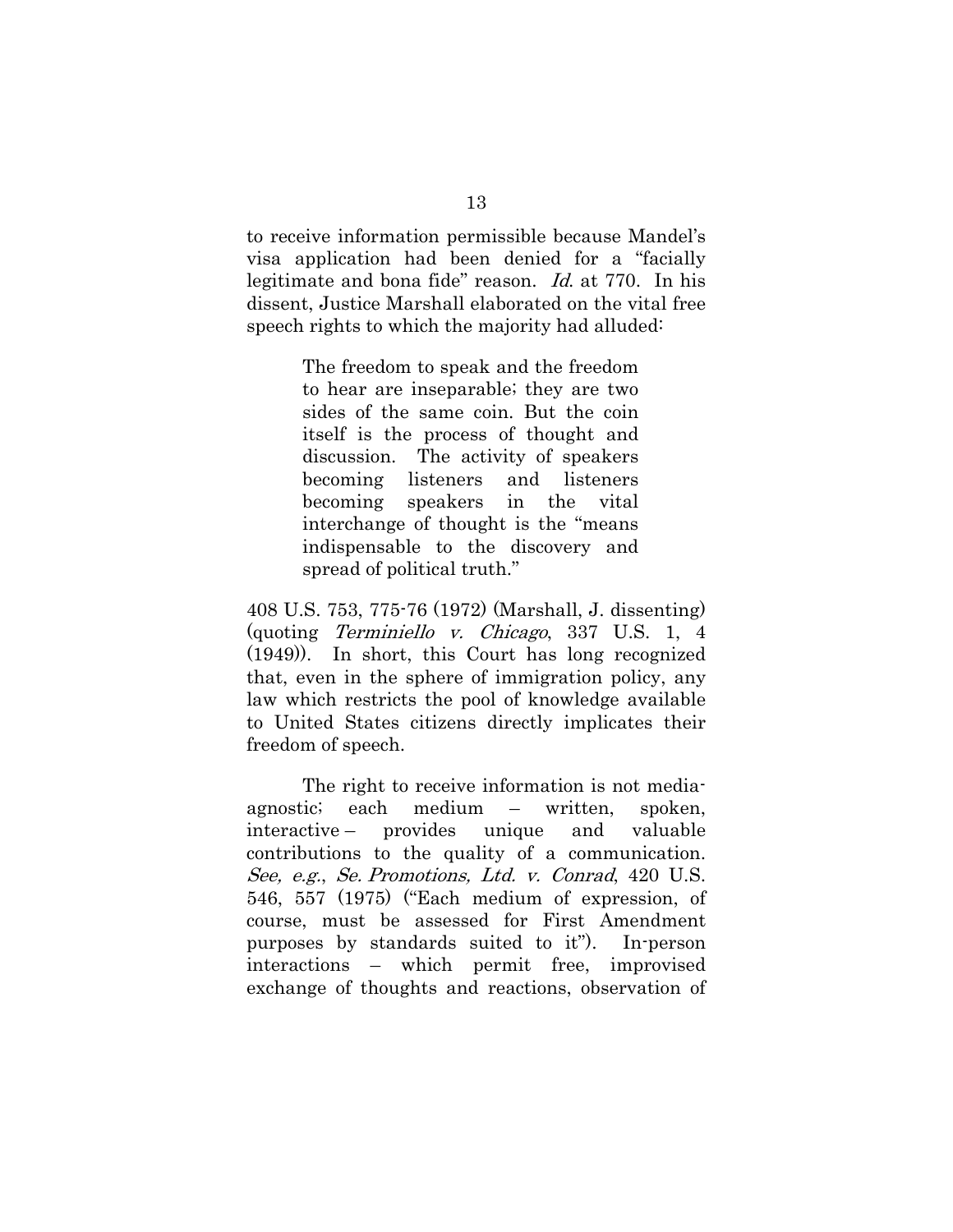facial expressions, body language, and gestures, and the tailoring of one's message to the mood or energy of the recipients – carry a value that cannot be replicated by any other form of speech or expression.15 This Court recognized the distinctive First Amendment value of face-to-face interactions in Martin v. City of Struthers (concerning the doorto-door distribution of literature by a Jehovah's Witness), holding that the "widespread use of this method of communication by many groups espousing various causes attests its major importance." 319 U.S. at 145. Indeed, the truism that there is no substitute for live, face-to-face exchange of information and ideas finds voice in the explicit Constitutional right of assembly, which is set out separately and distinctly from the rights to speak and publish. U.S. CONST. amend. I.

Technological advancements in remote communications do not provide a constitutionally sufficient alternative to live, in-person exchanges. In *Mandel*, the majority rejected the government's argument that "technological developments" could provide a substitute for physical presence, citing the "particular qualities inherent in sustained, face-toface debate, discussion and questioning." 408 U.S. at 765. Justice Marshall elaborated on this principle:

<sup>15</sup> See Laura Vanderkam, The Science of When You Need In-Person Communication, FAST COMPANY (Sept. 30, 2015), https://www.fastcompany.com/3051518/the-science-of-whenyou-need-in-person-communication (citing extensive research supporting the unique and positive social value of face-to-face

interaction).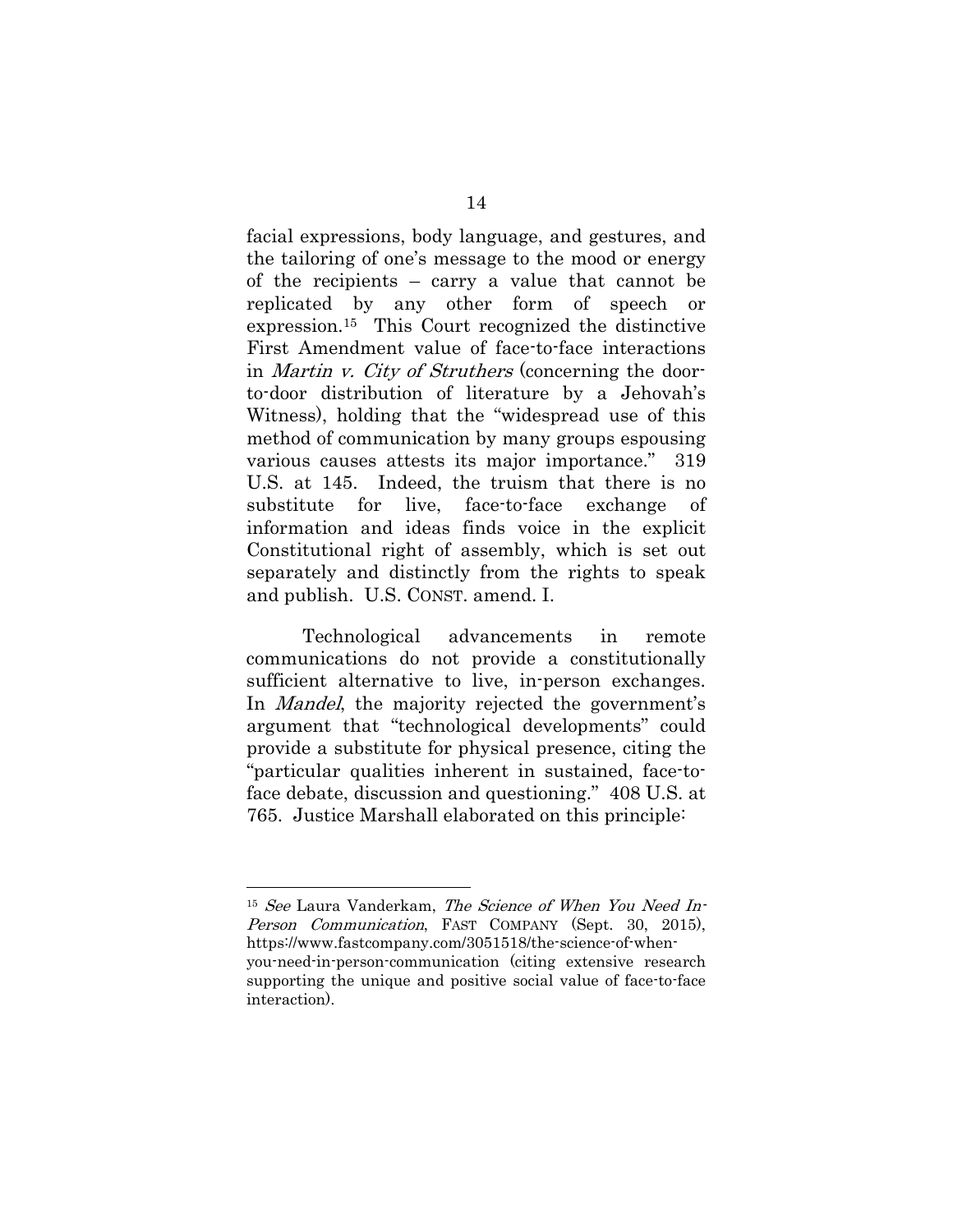The availability to appellees of Mandel's books and taped lectures is no substitute for live, face-to-face discussion and debate, just as the availability to us of briefs and exhibits does not supplant the essential place of oral argument in this Court's work.

Id. at 776 n. 2 (Marshall, J., dissenting). While Mandel was decided some time ago, recent advances in technology do not undercut this Court's prescient recognition that remote communication (be it via email, video chat, or tweet) is no substitute for live academic conferences or lectures – much less for live concerts, plays, and other performances. This recognition is exemplified by our courts' continuing emphasis on in-person hearings, trials, and appellate arguments. If anything, advances in technology have only thrown into sharp relief the inimitable qualities of live, face-to-face interaction.16 Indeed, since *Mandel*, this Court has consistently continued to acknowledge that government bans on in-person interactions violate the First Amendment. See e.g., McCullen v. Coakley, 134 S. Ct. 2518, 2536 (2014)

<sup>16</sup> A Forbes article from 2011 cited the "growing pile of data from psychologists, biologists and computer scientists" showing that even the most advanced form of teleconferencing cannot replicate the unique benefits of an in-person interaction. Susan Adams, *Being There*, FORBES (Feb. 9, 2011), *available at* https://www.forbes.com/forbes/2011/0228/travel-

teleconferencing-polycom-john-medina-being-there.html. See also Cisco, Power of In-Person: The Business Value of In-Person Collaboration (White Paper conducted by the Economist Intelligence Unit) (2012), *available at* https://www.cisco.com/c/dam/global/en\_in/assets/pdfs/45808\_Ec onomist\_wp1c\_HR.pdf.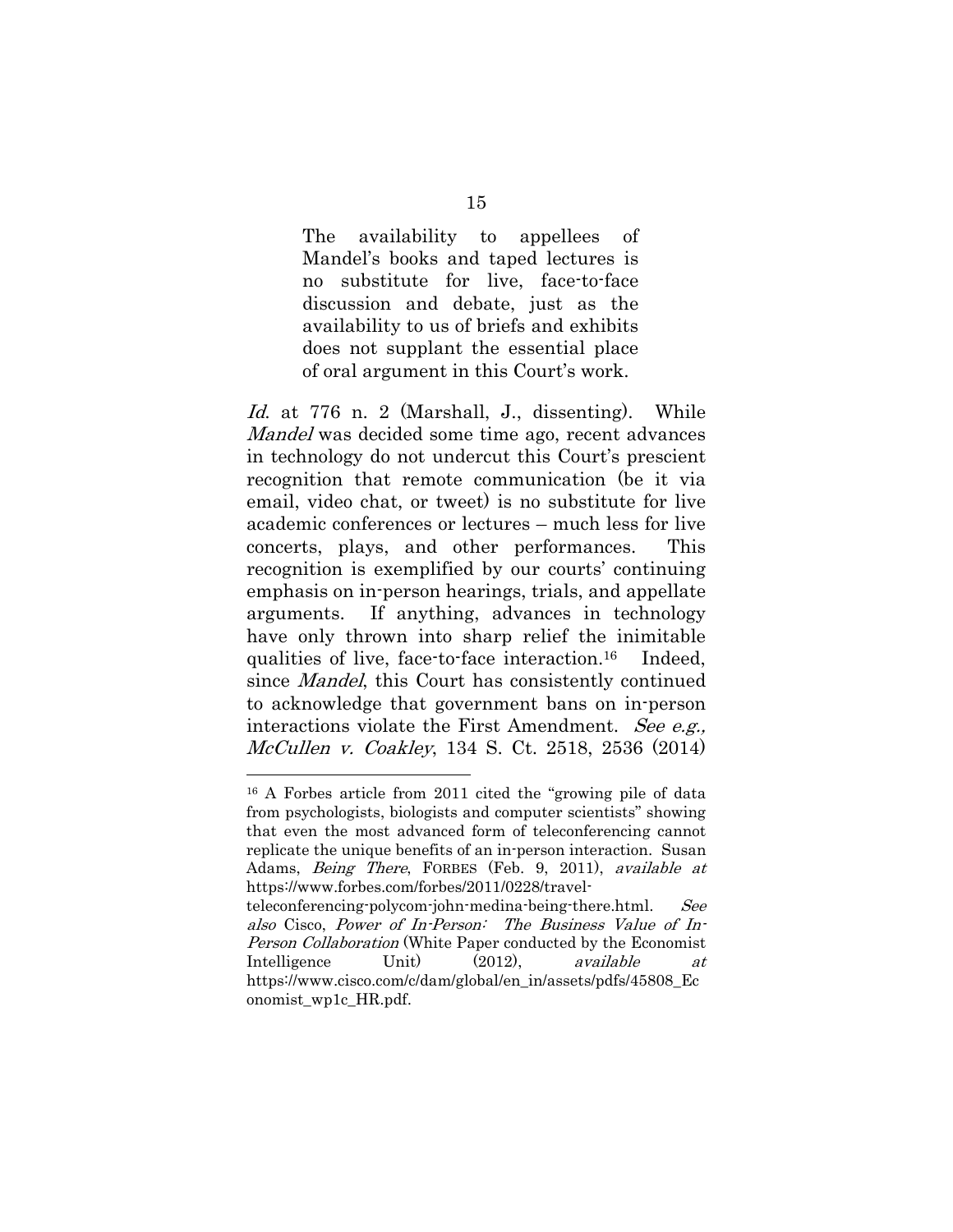("When the government makes it more difficult to engage in ['one-on-one communication'], it imposes an especially significant First Amendment burden."); Edenfield v. Fane, 507 U.S. 761, 766 (1993) (law prohibiting "direct, in-person, uninvited solicitation" by certified public accountants was unconstitutionally overbroad).

There is simply no substitute for in-person conversation, debate, gathering, or live performance. American citizens have a constitutional right – and duty – to engage in robust intellectual and artistic discourse. EO-2, by preventing citizens of Iran, Libya, Somalia, Sudan, Syria, and Yemen from presenting their knowledge and viewpoints in the United States, places an unjustifiable burden on the First Amendment right of U.S. Citizens to receive information and exchange ideas.17

## C. By Any Standard of Review, EO-2's Burdens on Free Speech Must be Found Unconstitutional

The Fourth Circuit Court of Appeals found that EO-2 was enacted with an "anti-Muslim religious purpose," and was not therefore "facially legitimate and bone fide." IRAP v. Trump JA-215- 216. Because of this, the Court of Appeals was not

<sup>17</sup> This burden on the First Amendment right of all Americans to engage in in-person interchanges with nationals from the six banned countries is impermissibly onerous regardless of whether a foreign national meets the "bona fide relationship" test set forth by this Court in its order granting the petitions for certiorari. See Order Granting Petitions for Writ of Certiorari, 582 U.S. \_\_\_, at 9 (2017).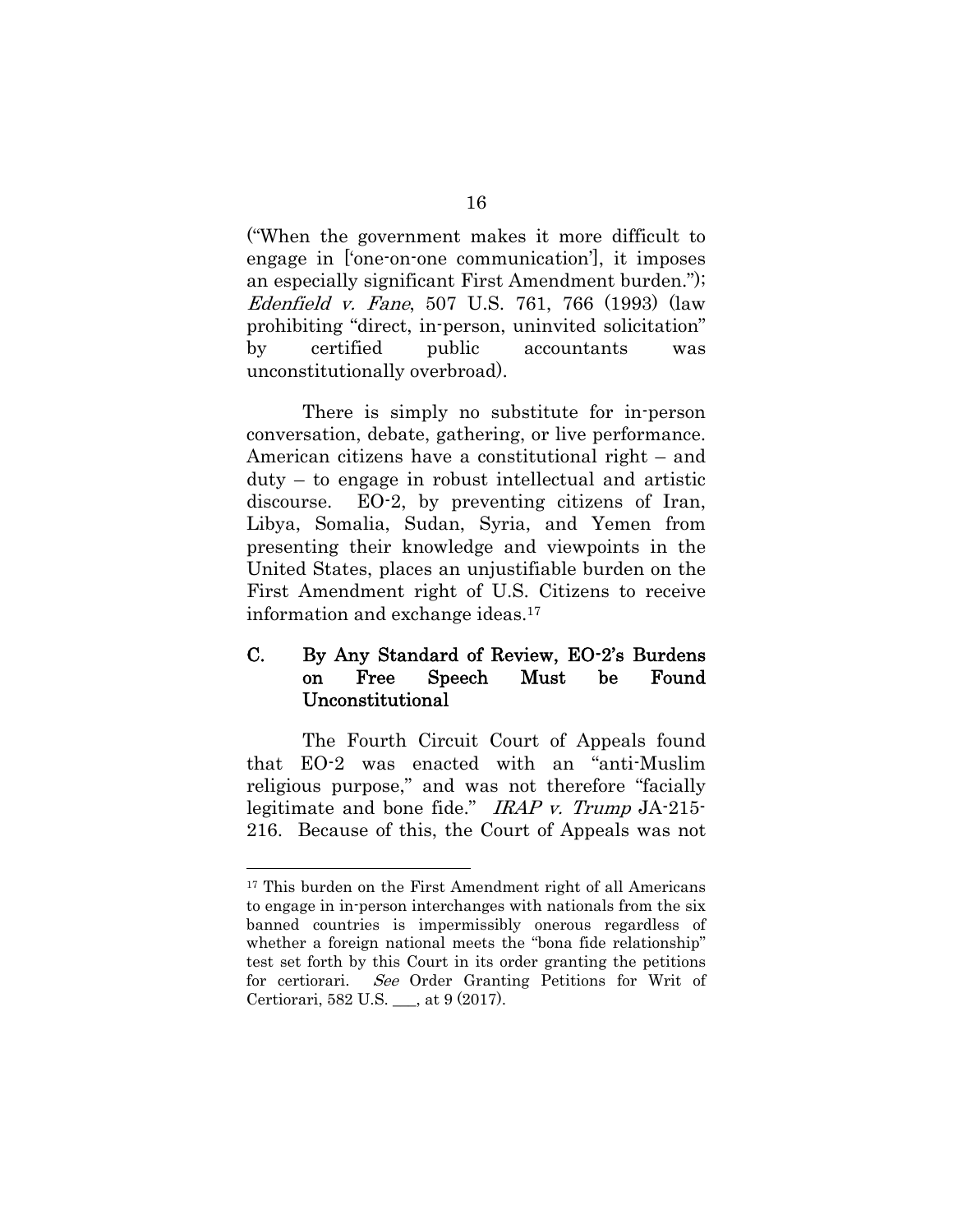limited to the deferential standard of review set forth by Mandel, see 408 U.S. at 770, and correctly engaged in a searching constitutional inquiry into whether the Order violated the Establishment Clause of the First Amendment. For the reasons stated above, Amici contend that the Order also burdens free speech rights guaranteed under that Amendment. Regardless of the standard of review applied, this burden is constitutionally impermissible. The Fourth Circuit determined that EO-2 was enacted with the unmistakable and bad faith purpose of targeting and excluding foreign Muslims from this country, its ostensible national security rationale was only formulated after enactment, and even then, "internal reports from DHS contradict[ed]" that rationale. IRAP v. Trump at JA-225. Under these circumstances, the government can make no claim to even a rational basis underlying the Order.

But even if there was a legitimate justification for EO-2, and assuming that it could even be defined as a content-neutral law (a categorization of which Amici are deeply skeptical), the Order would *still* not pass constitutional muster because it suppresses too much speech. The Order operates to foreclose Americans' access to an entire channel of communication – in-person interaction – with nationals of six countries, and thus impermissibly burdens First Amendment free speech rights.

> Our prior decisions have voiced particular concern with laws that foreclose an entire medium of expression. . . . Although prohibitions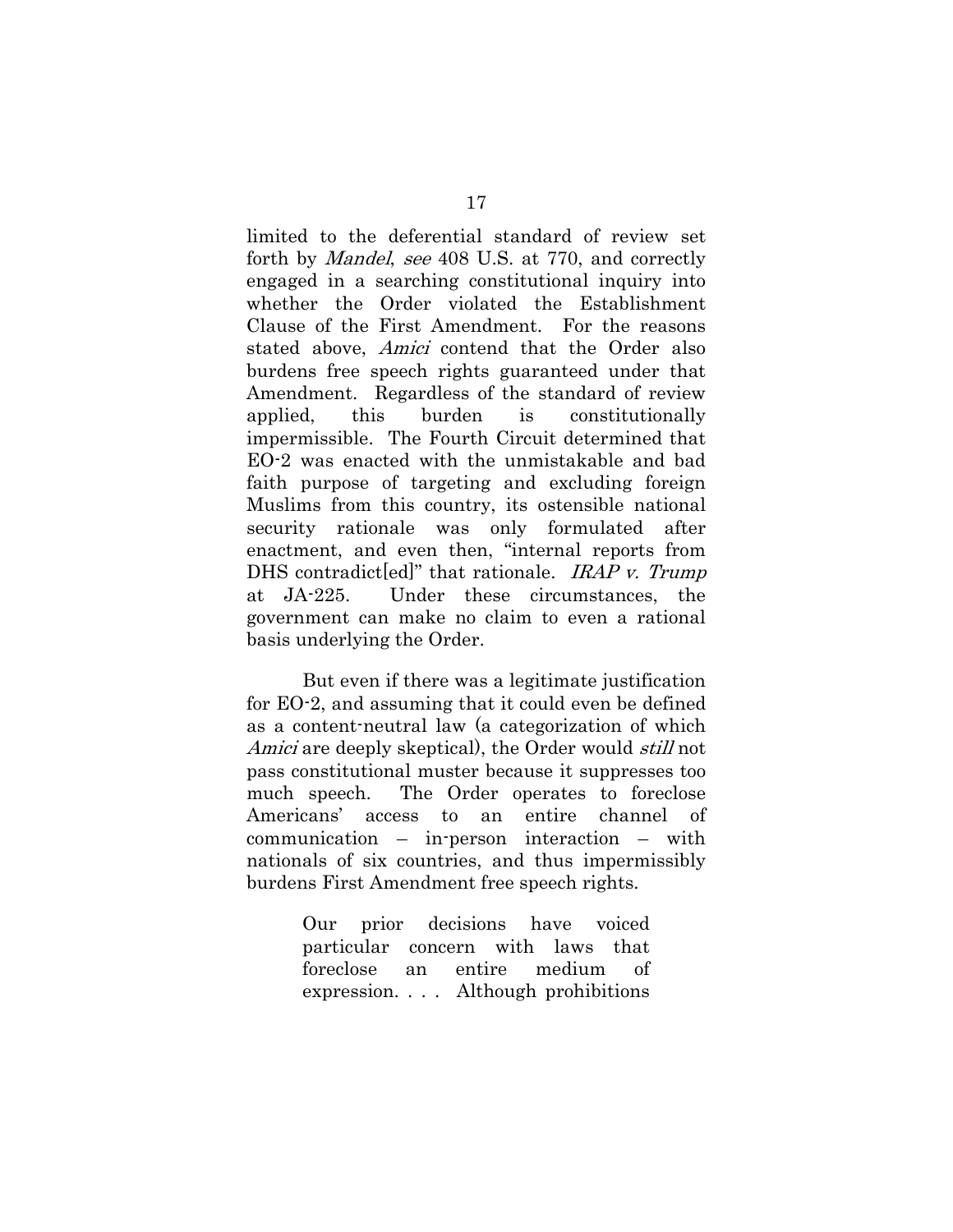foreclosing entire media may be completely free of content or viewpoint discrimination, the danger they pose to the freedom of speech is readily apparent – by eliminating a common means of speaking, such measures can suppress too much speech. *City of* Ladue v. Gilleo, 512 U.S. 43, 55 (1994).

In its overbreadth, EO-2 cuts off access to whole swaths of information that we, as citizens, are entitled to hear and consider in exercising selfgovernment. Only an informed citizenry can properly judge its government's policies and actions, and our citizenry cannot be fully informed without an opportunity to engage in face-to-face interactions with nationals from the six countries targeted by EO-2. In the words of Albert Einstein, "(i)n these unfinished things, people understand one another with difficulty unless talking face to face."<sup>18</sup>

#### **CONCLUSION**

For the foregoing reasons, the judgment of the Fourth Circuit Court of Appeals should be affirmed for the separate and independent reason that EO-2 violates the First Amendment's freedom of speech guarantee.

<sup>18</sup> As quoted by Justice Marshall in his Mandel dissent, 408 U.S. at 776 n. 2 (citing Developments in the Law-The National Security Interest and Civil Liberties, 85 Harv.L.Rev. 1130, 1154 (1972)).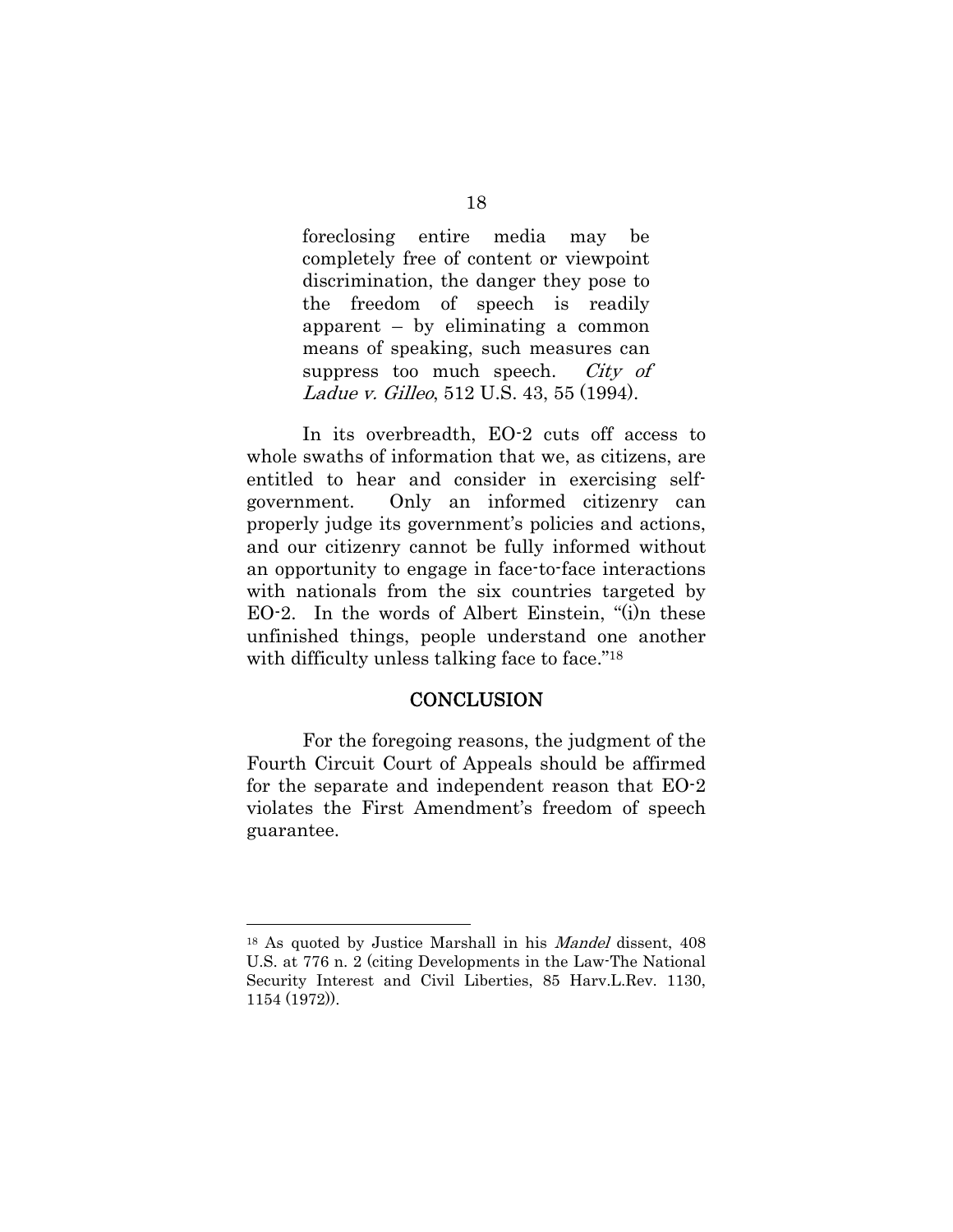Respectfully submitted,

Robert Corn-Revere Counsel of Record DAVIS WRIGHT TREMAINE LLP 1919 Pennsylvania Ave., NW Ste. 800 Washington, DC 20006 (202) 973-4200 bobcornrevere@dwt.com

Robert D. Balin Abigail B. Everdell Jaya Kasibhatla DAVIS WRIGHT TREMAINE LLP 1251 6th Ave., 21st Fl. New York, NY 10020 (212) 489-8230

Counsel for Amici

September 18, 2017

19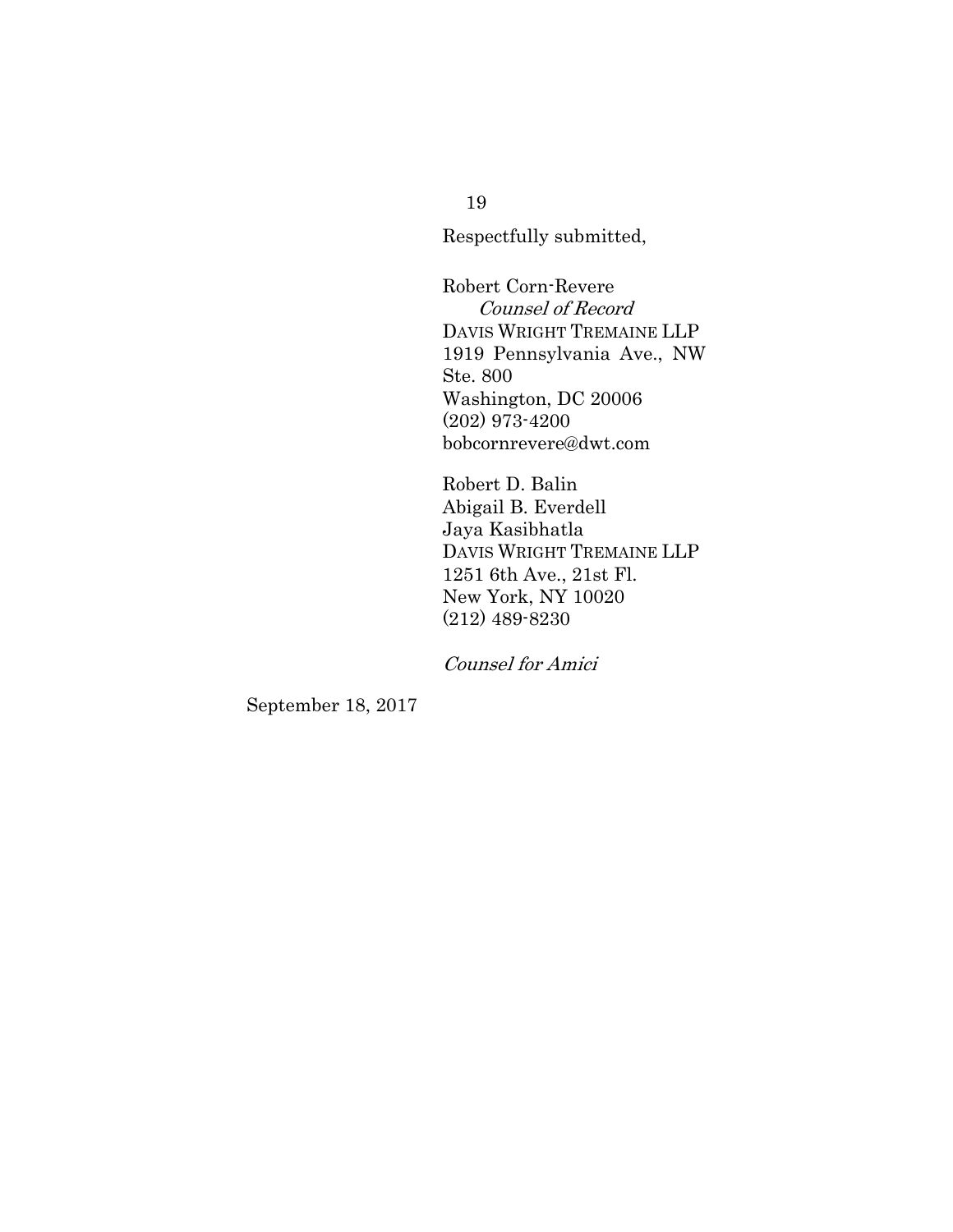#### APPENDIX A

PEN American Center ("PEN America") is a non-profit association of writers that includes novelists, journalists, editors, poets, essayists, playwrights, publishers, translators, agents, and other professionals. PEN America stands at the intersection of literature and human rights to protect open expression in the United States and worldwide. It champions the freedom to write, recognizing the power of the word to transform the world. Its mission is to unite writers and their allies to celebrate creative expression and defend the liberties that make it possible, working to ensure that people everywhere have the freedom to create literature, to convey information and ideas, to express their views, and to make it possible for everyone to access the views, ideas, and literatures of others. PEN America has approximately 5,000 members and is affiliated with PEN International, the global writers' organization with over 100 Centers in Europe, Asia, Africa, Australia, and the Americas.

Future of Music Coalition ("FMC") is a Washington D.C.-based nonprofit organization supporting a musical ecosystem where artists flourish and are compensated fairly and transparently for their work. FMC works with musicians, composers and industry stakeholders to identify solutions to shared challenges. Founded in June 2000 by musicians, artist advocates, technologists and legal experts, FMC promotes strategies, policies, technologies and educational initiatives that always put artists first while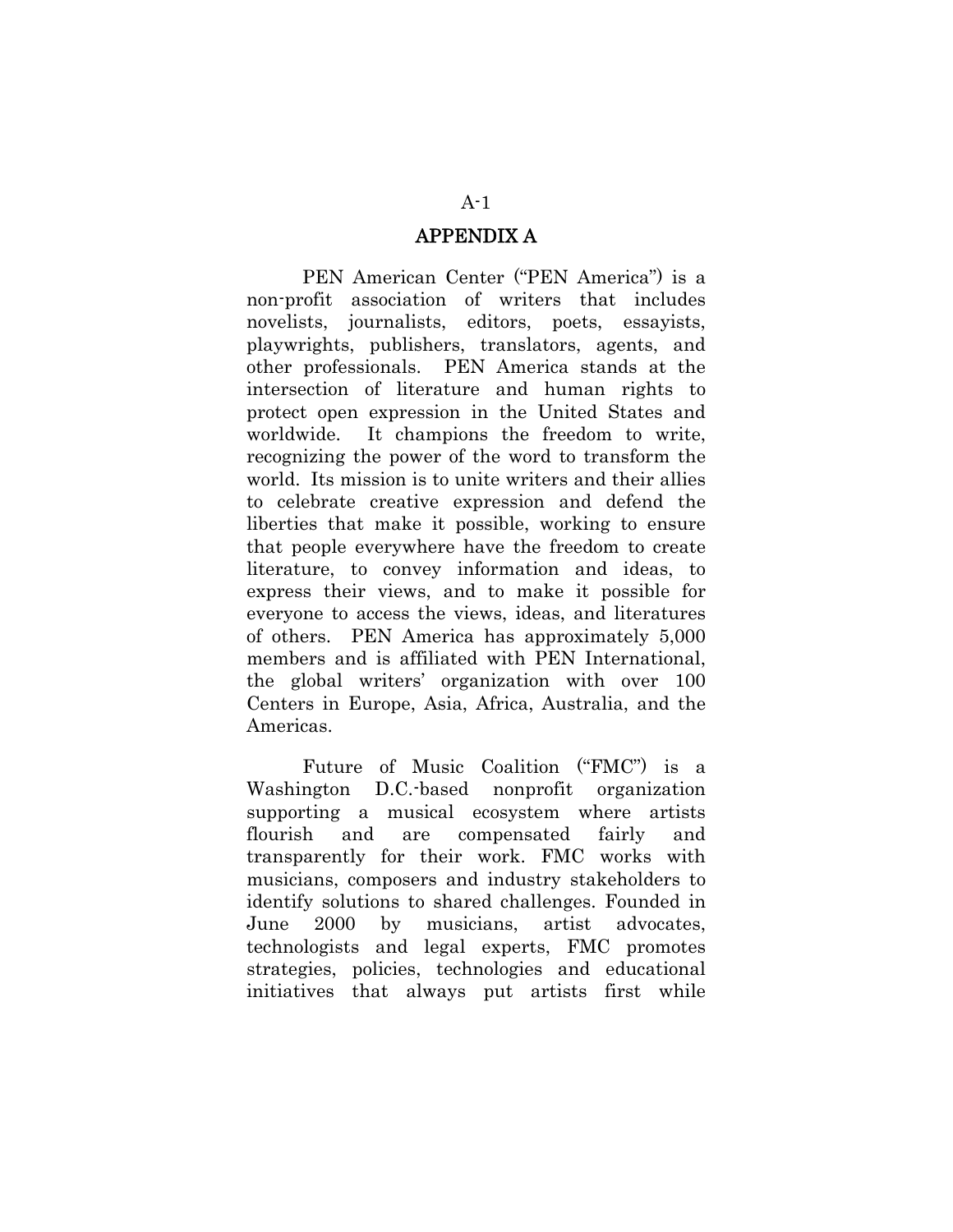affirming the role music fans play in shaping the future. FMC works to ensure that diversity, equality and creativity drives artist engagement with the global music community, and that values of free expression and fair compensation for artists as well as the public's ability to hear the creative work of diverse voices are reflected in laws, licenses, and policies.

International Association of Art Critics ("AICA" signing as the AICA International Committee on Censorship) was founded in 1950 and was admitted in 1951 as a non-governmental organization. AICA comprises various experts anxious to develop international co-operation in the fields of artistic creation, dissemination and cultural development.

Americans for the Arts is the nation's leading nonprofit organization for advancing the arts and arts education. Americans for the Arts serves, advances, and leads the diverse networks of organizations and individuals who cultivate, promote, sustain, and support the arts in America. Its work helps build environments in which the arts and arts education thrive and contribute to more vibrant and creative communities. With more than fifty years of service, it is dedicated to representing and serving local communities and creating opportunities for every American to participate in and appreciate all forms of the arts, including the cultural exchange of ideas. Its work demonstrates that collaboration in the arts and culture builds bridges among people of different countries, cultures, and faiths.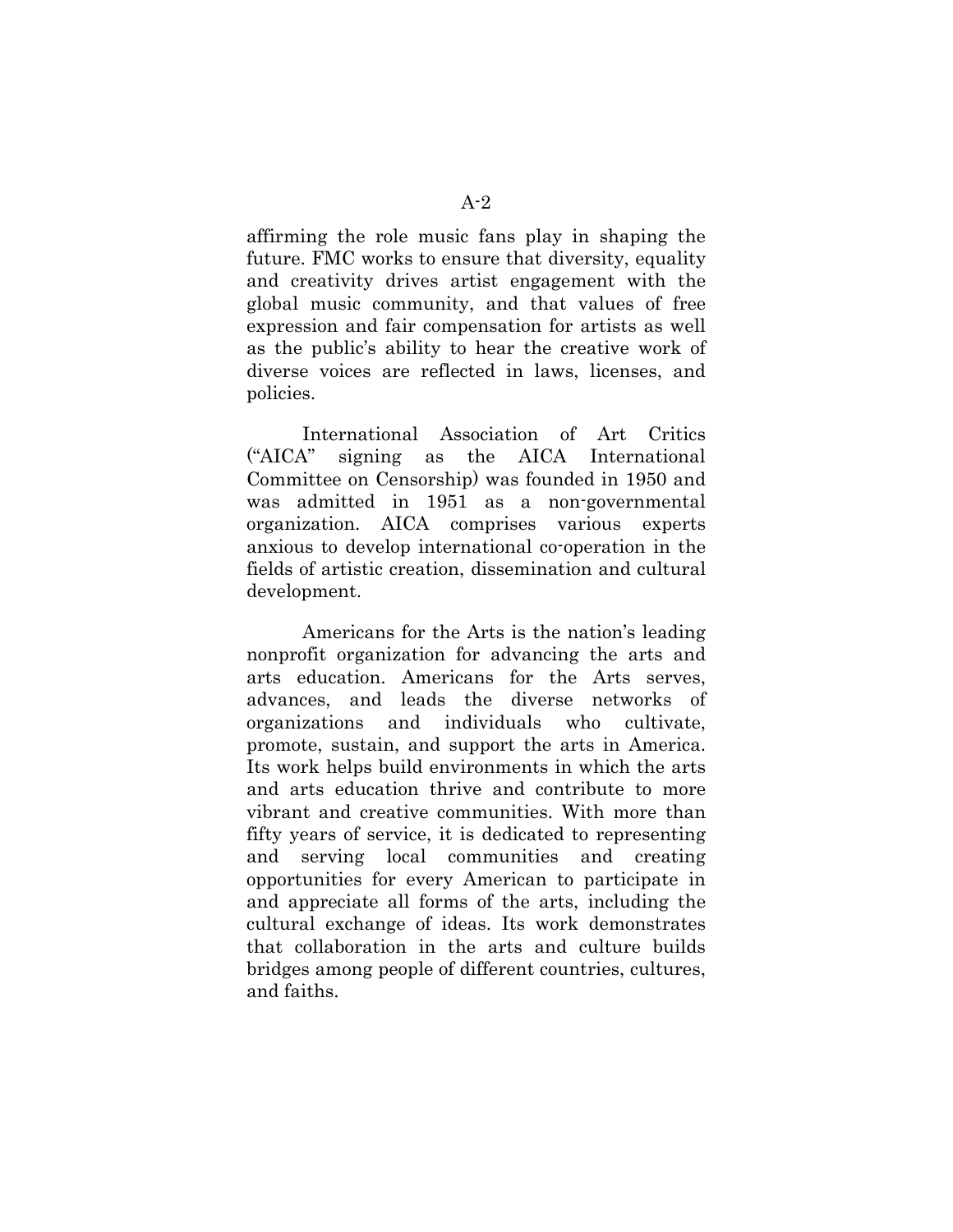CASH Music is a nonprofit organization registered in the state of Oregon, and focused on educating & empowering artists & their fans to foster a viable & sustainable future for music. CASH Music believes the best way to ensure a sustainable future for music is to invest in its creators. Artists are leaders and keepers of our culture, and CASH is committed to defending creative expression.

Chamber Music America, the national network for ensemble music professionals, was founded in 1977 to develop, support, and strengthen the chamber music field. CMA's membership of nearly 6,000 includes musicians, ensembles, composers, presenters, artist managers, educators, music businesses, and advocates of ensemble music, who perform and present myriad styles ranging from historic to contemporary, Western to non-Western, American jazz, and evolving traditions. CMA provides the field with grant programs, consulting services, a national conference, professional development seminars and workshops, access to instrument and other insurances, and several publications, including Chamber Music magazine, the weekly Accent e-newsletter, and a memberdriven website, www.chamber-music.org.

The International Committee for Museums and Collections of Modern Art ("CIMAM") is an affiliated committee of ICOM, the International Council of Museums created in 1946 to represent the needs of the museum community. Founded in 1962, CIMAM's vision is a world where the contribution of museums, collections and archives of modern and contemporary art to the cultural, social and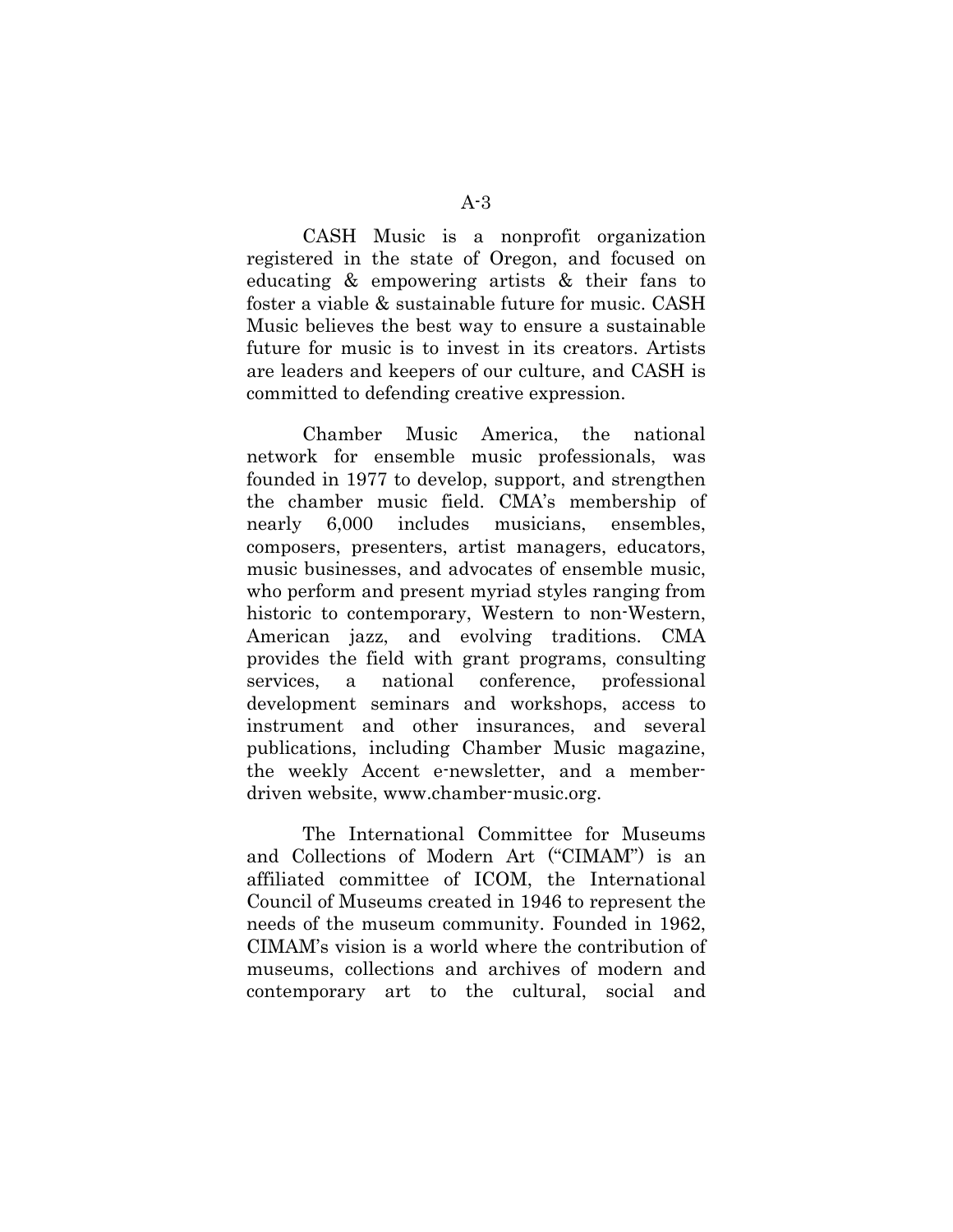economic well-being of society is recognized and respected. CIMAM's aim is to foster a global network of museums and museum professionals in the field of modern and contemporary art in order to raise awareness and respond to the evolving needs of modern and contemporary museums, and to take a leadership role on issues of concern. By generating debate and encouraging co-operation between art institutions and individuals at different stages of development around the world, CIMAM plays a key role in growth of the sector. Current membership includes over five hundred contemporary art curators and directors of contemporary art museums and collections, independent curators and researchers from 85 different countries.

The Content Creators Coalition is a nonprofit, artist-run, advocacy organization for musicians. With chapters in five cities, we are dedicated to working with songwriters, performers, and musicians for equity in the digital world. If music generates money for anyone, therein lies the proof of its value and c3 is devoted to artists and creators receiving what theirs is. There is a groundswell of musicians banding together to demand action and see laws put into place and c3 will continue to protect and support those creators as changes are made.

Dance/USA believes that dance is essential to a healthy society, demonstrating the infinite possibilities for human expression and potential, and facilitating communication within and across cultures. Dance/USA sustains and advances professional dance by addressing the needs,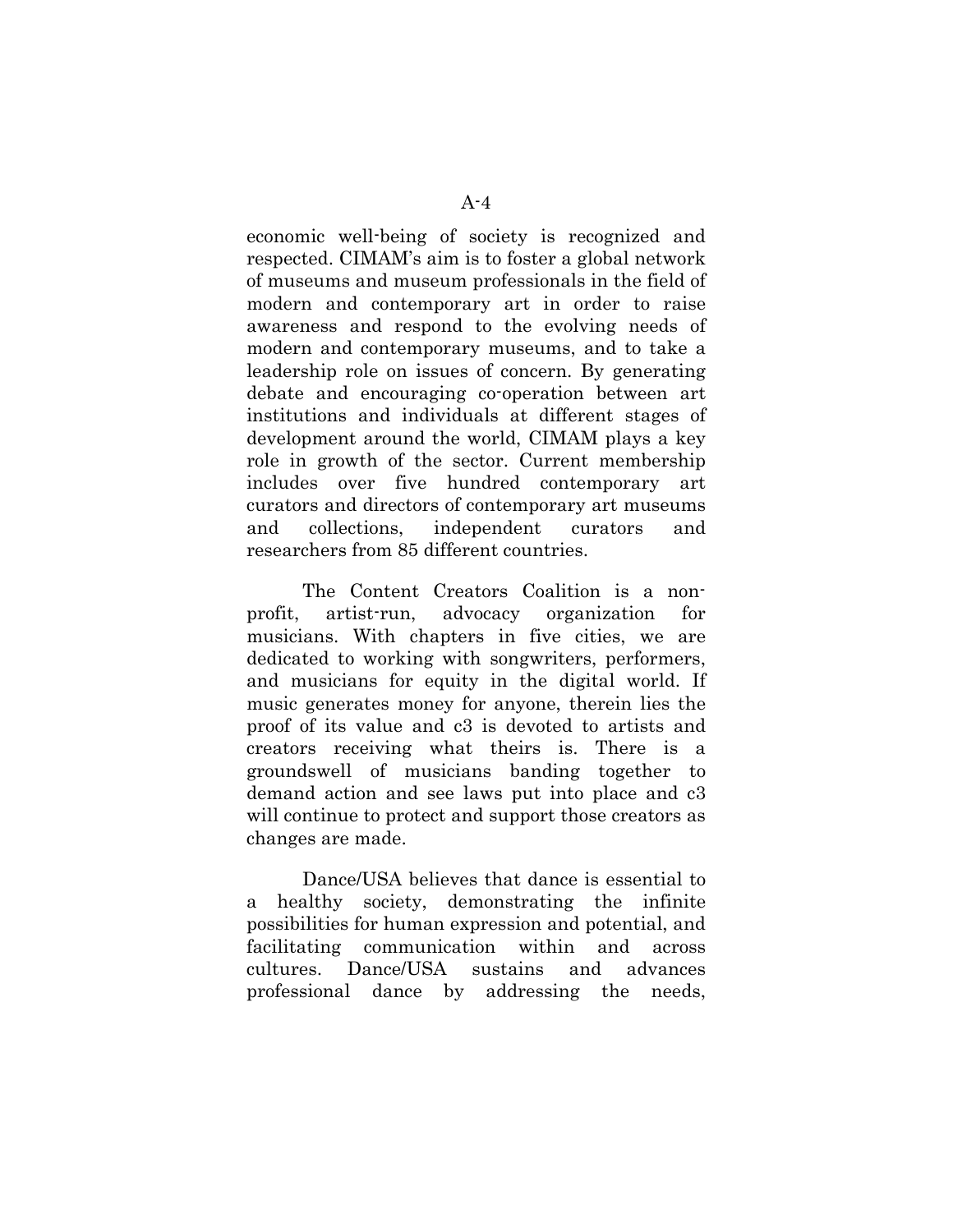concerns, and interests of artists, administrators, and organizations. By providing national leadership and services, Dance/USA enhances the infrastructure for dance creation and distribution, education, and dissemination of information.

Fractured Atlas is a non-profit arts service organization based in New York. We serve a diverse national membership of more than 60,000 primarily low-budget and independent artists and arts organizations located in all 50 states. We also have approximately 3,500 international members. Our core mission is to empower artists, arts organizations, and other cultural sector stakeholders by eliminating practical barriers to artistic expression, so as to foster a more agile and resilient cultural ecosystem. We are committed to ensuring that individuals are able to express themselves freely, and believe strongly that the government should not put up barriers to lawful expression or the free movement and sharing of ideas.

globalFEST believes that music can be a driving force toward a society that values cultural diversity as a source of unity rather than division. Over the last decade, globalFEST has become one of the most dynamic global music platforms in North America, growing from an acclaimed festival/showcase into a catalytic non-profit service organization for curators, artists, and the performing arts field. Through its work, gF encourages networking and cultural diplomacy; deepens cultural understanding among its constituents; builds audiences for international music and creates new opportunities for artists leading to a more robust and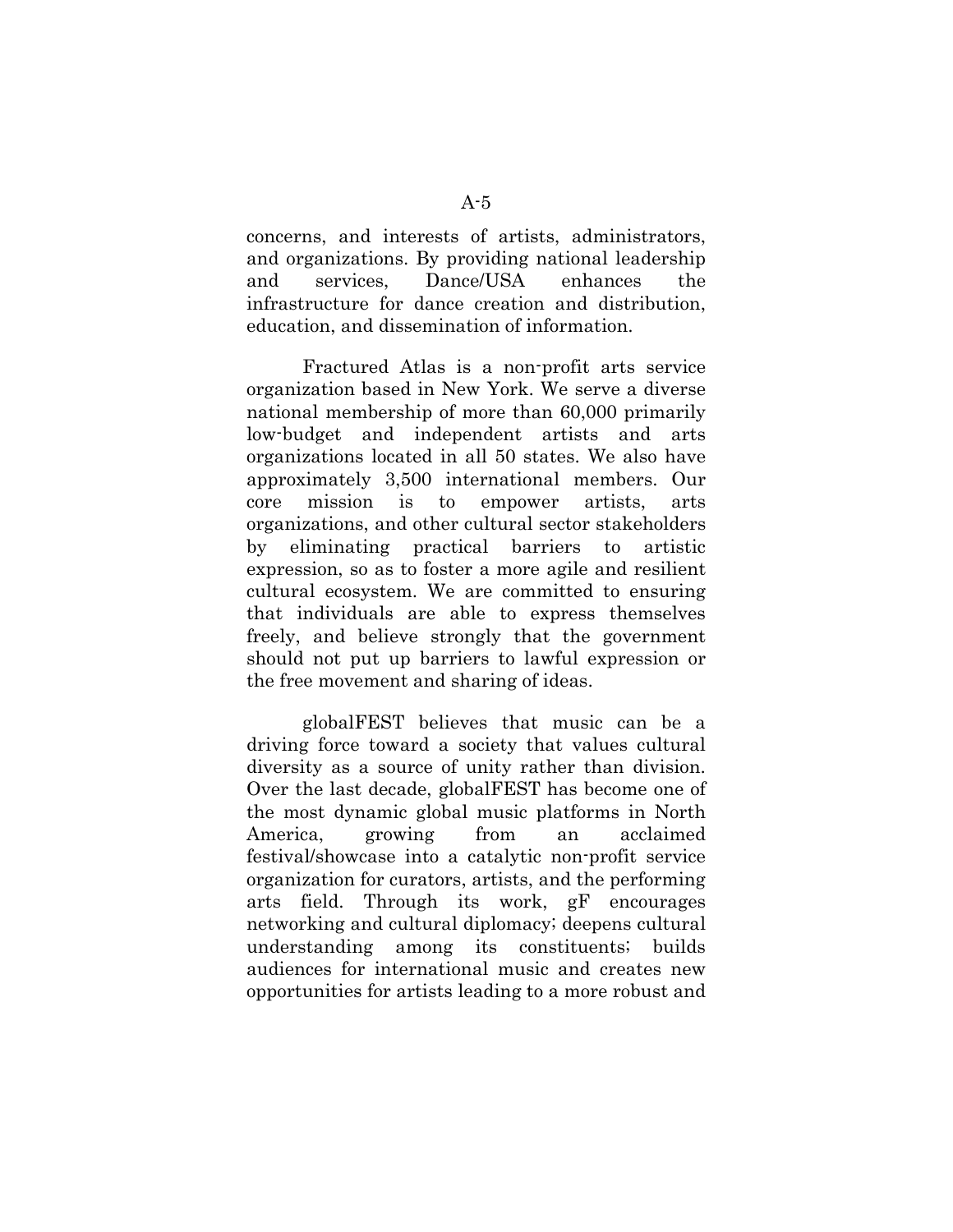sustainable ecosystem for world music in the United States. Artists that participate in gF programs represent diverse musical styles from all corners of the globe, ranging from traditional to contemporary, and everything in between. Programs include: the gF Touring Fund, which provides direct support to artists to develop new markets and audiences; Wavelengths World Music Conference, a free annual gathering of the global music community in New York that includes networking and professional development opportunities; gF On the Road, tours that brings creatively programmed lineups to venues nationwide; and guest curating for both commercial and performing arts settings, including such influential events as SXSW, Bonnaroo, Lincoln Center and beyond, that serve to raise the profile and visibility of the artists gF works with, and world music overall.

Guitar Mash, a non-profit organization in New York, was founded with the belief that playing & singing music with other people connects us in a unique & profound way, and with the mission of bringing communal music-making experiences to as diverse a community as possible. Founded in 2012, Guitar Mash coordinates large and small-scale jams and workshops, which have brought together thousands of players and music lovers – of all ages, backgrounds, socio-economic levels and musical abilities – to share and create. We work closely with community-based organizations to provide underserved teens opportunities for communal playing and songwriting.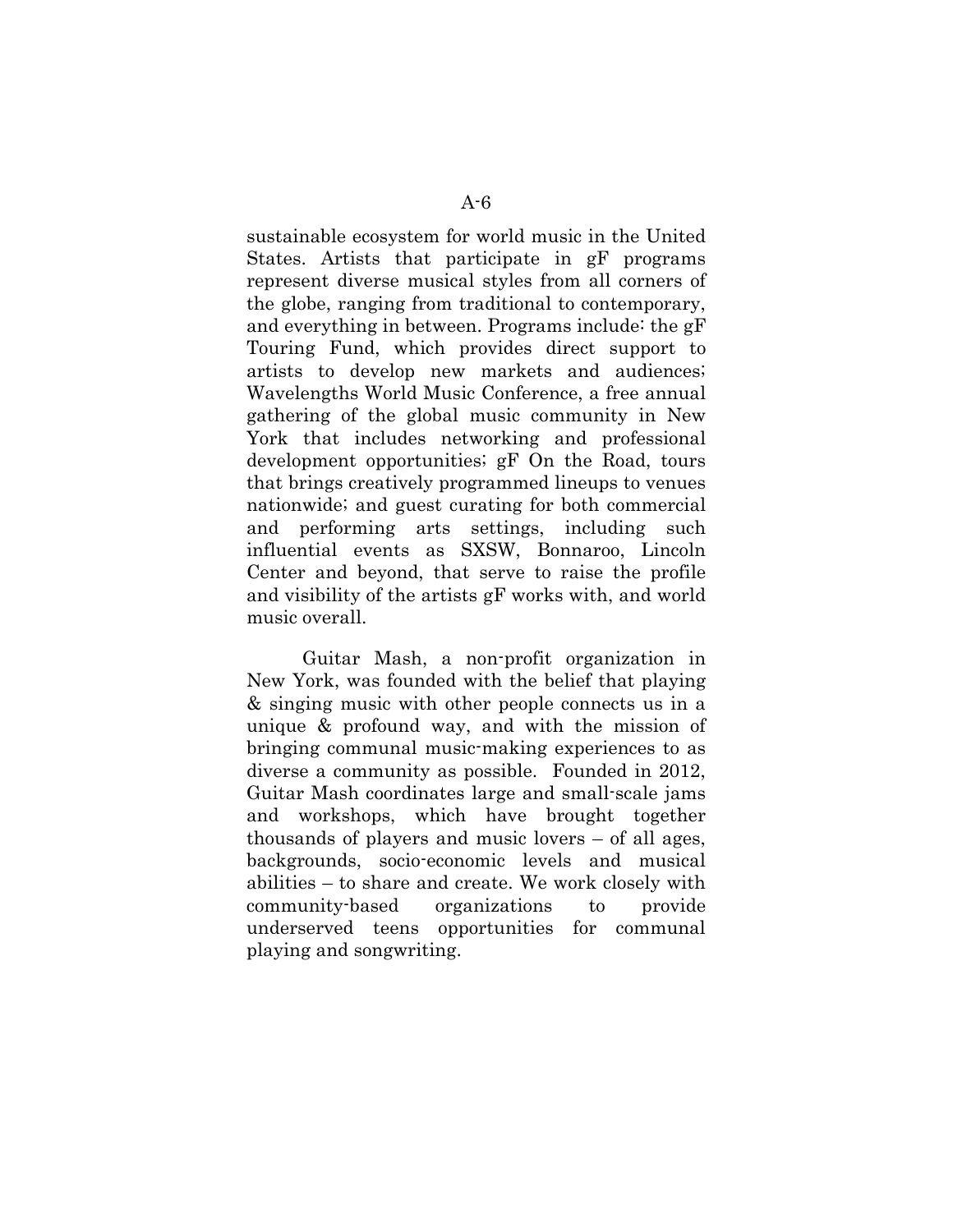The Institute of Contemporary Art ("ICA") at the University of Pennsylvania believes in the power of art and artists to inform and inspire. The ICA is free for all to engage and connect with the art of our time. Founded in 1963 by the visionary dean of the school of architecture, Holmes Perkins, who wanted to expose students to what was "new and happening" in art and culture, ICA is now a preeminent venue for contemporary art and culture. A non-collecting museum, ICA is also one of the only kunsthalles (a facility dedicated to mounting exhibitions) in America. The ICA has historically been an important entrée for international artists to share their work with America, and has a compelling interest in protecting and promoting the free flow of information across international borders.

Founded in 2011, Live Sounds produces, creates and curates international music and dance programs in New York and across the country. Devoted to preserving and cultivating innovative, thought-provoking traditional and contemporary performing arts from around the world to build bridges and engage audiences and communities. Live Sounds projects promote cultural understanding and appreciation for global traditions while supporting and preserving artists and their art forms.

The National Alliance for Musical Theatre, founded in 1985, is a not-for-profit organization serving the musical theatre community. Our mission is to advance musical theatre by: nurturing the creation, development, production and presentation of new and classic musicals; providing a forum for the sharing of resources and information relating to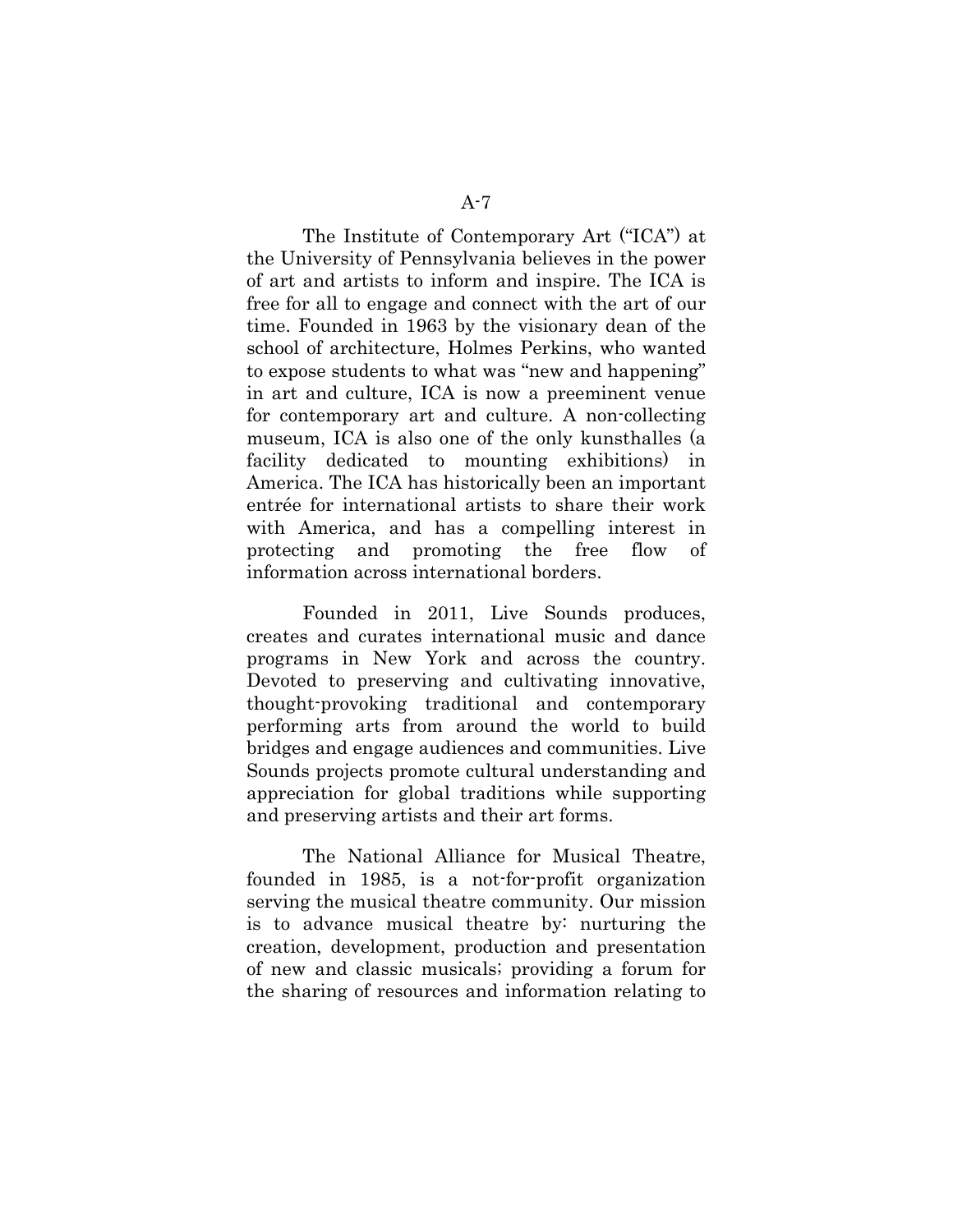professional musical theatre through communication, networking and programming; and advocating for the imagination, diversity and joy unique to musical theatre.

The National Coalition Against Censorship ("NCAC") is an alliance of 56 national non-profit organizations that promotes freedom of thought, inquiry and expression and opposes all forms of censorship. Founded in 1974, NCAC engages in direct advocacy and education to support First Amendment principles. Its participating organizations include literary, artistic, religious, educational, professional, labor, and civil liberties groups.

A national community of artists and arts organizations dedicated to collaborative creation, the Network of Ensemble Theaters ("NET") exists to propel ensemble theater practice to the forefront of culture and society. NET links a diverse array of ensembles and practitioners to one another and the performing arts field, encouraging collaborations and knowledge building/dissemination. NET is committed to the advancement of the ensemble form and strives to bring about change in the world beyond ourselves through the transformative power of collaborative theater and ensemble practice. We support bold artistic and civic experiments and aim to heighten the impact and excellence of ensemble theater.

The New England Foundation for the Arts ("NEFA") is a non-profit organization that invests in the arts to enrich communities. NEFA plays a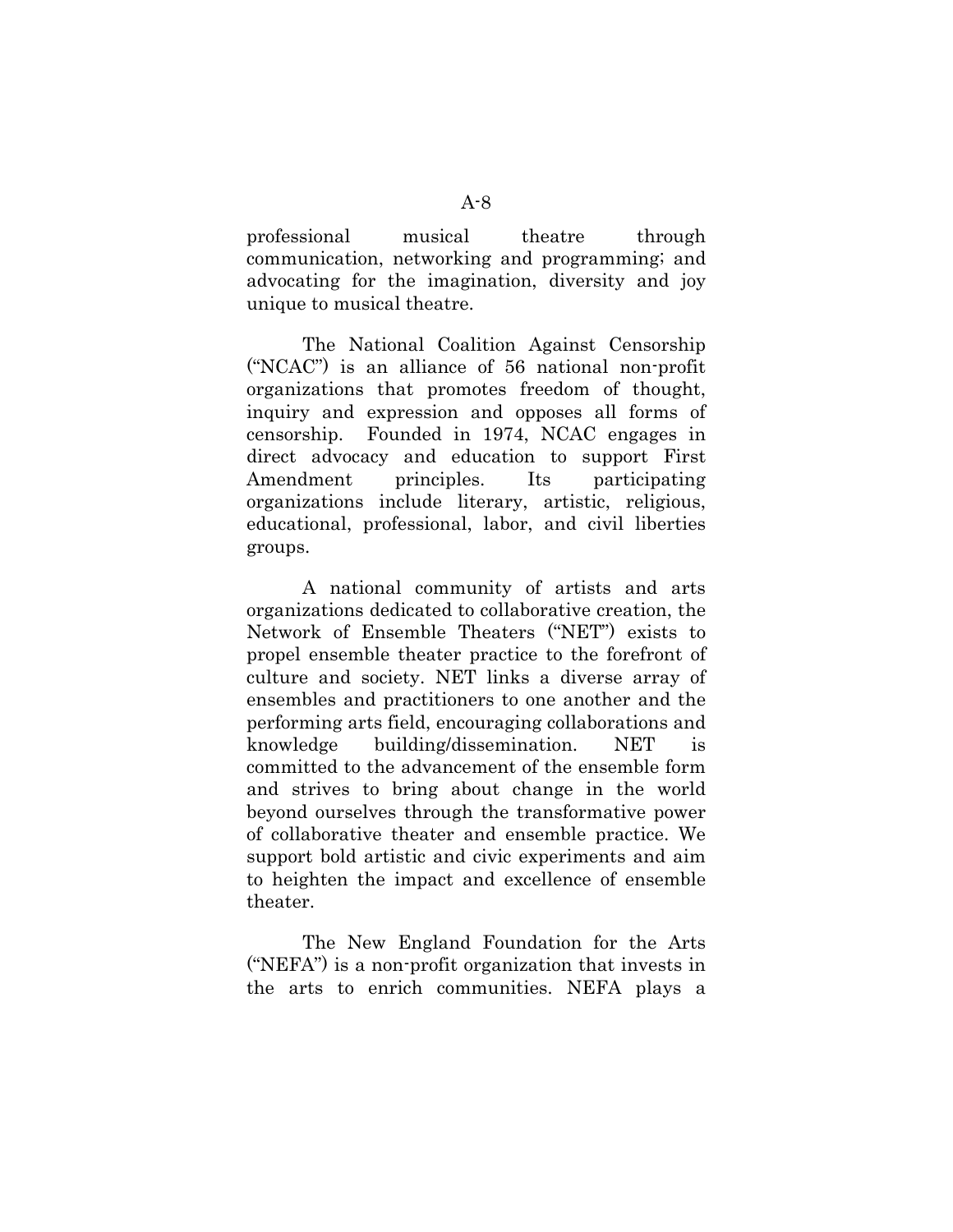unique role in New England by connecting our creative people and cultural communities, and promoting greater access to the arts. We accomplish our work by granting funds to artists and cultural organizations; connecting them to each other and their audiences; and analyzing their economic contributions. NEFA's mission is to build connections among artists, arts organizations, and funders, powering the arts to energize communities in New England, the nation and the world.

OPERA America draws on resources and expertise from within and beyond the opera field to advance a mutually beneficial agenda that serves and strengthens the field through programs in the following categories: Creation: Artistic services that help artists and companies increase the creativity and excellence of opera productions, especially North American works; Presentation: Opera company services that address the specific needs of staff, trustees and volunteers; Enjoyment: Education, audience development and community services that increase all forms of opera appreciation.

The Performing Arts Alliance envisions a United States in which the diverse ecology of the performing arts is deeply-valued and supported, adequately and equitably resourced, and where participation is accessible to all. The Performing Arts Alliance is uniquely able to achieve this mission and vision on behalf of the nonprofit performing arts sector: (1) through the directors who lead our coalition, and through our highly- skilled staff and government affairs directors who implement the advocacy work of the Alliance; (2) by coordinating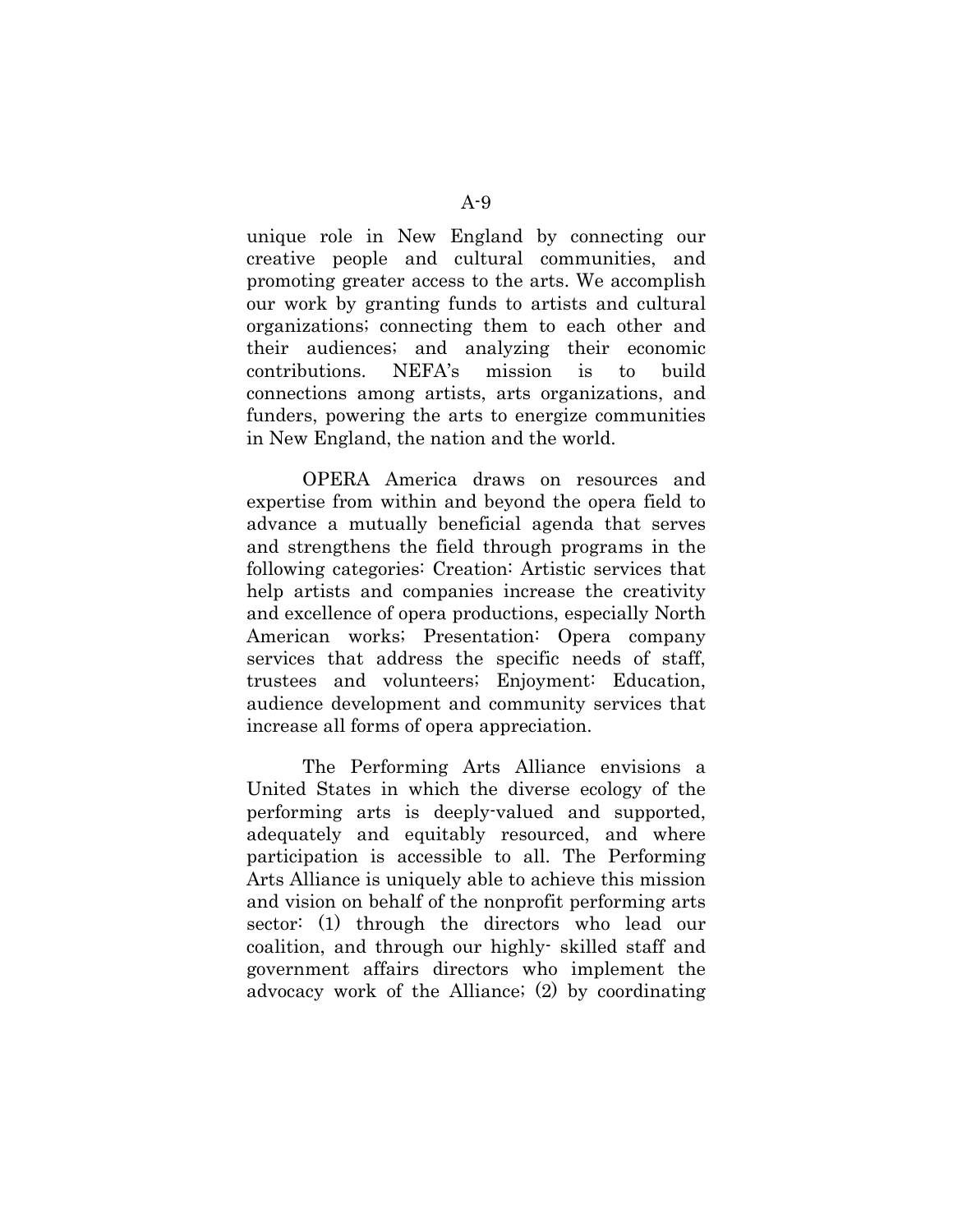federal advocacy efforts and aligning interests among organizations, artists, and allies in the nonprofit performing arts sector to create a more powerful, unified voice before Congress, the White House, and federal agencies; (3) by operating as a learning organization where our Board members, staffs, and member networks are engaged in sharing and building knowledge for an informed performing arts field; (4) by exploring how the values of diversity, equity, and inclusion affect the work of PAA members and the field; the policies for which we advocate; the leadership learning agenda through

Sundance Institute is a nonprofit organization that provides and preserves the space for artists in film, theatre, and new media to create and thrive. The Institute's signature Labs, granting, and mentorship programs, dedicated to developing new work, take place throughout the year in the U.S. and internationally; the Sundance Film Festival and other public programs connect audiences to artists in igniting new ideas, discovering original voices, and building a community dedicated to independent storytelling and freedom of expression.

which our directors share and build knowledge; and

PAA's operations and activities.

Tamizdat is a nonprofit organization with the mission of facilitating international cultural exchange. Founded in 1998 by a group of international musicians, Tamizdat is motivated by the conviction that artist mobility and the international exchange of culture are fundamental to a flourishing civil society and that the American people's access to international culture should not be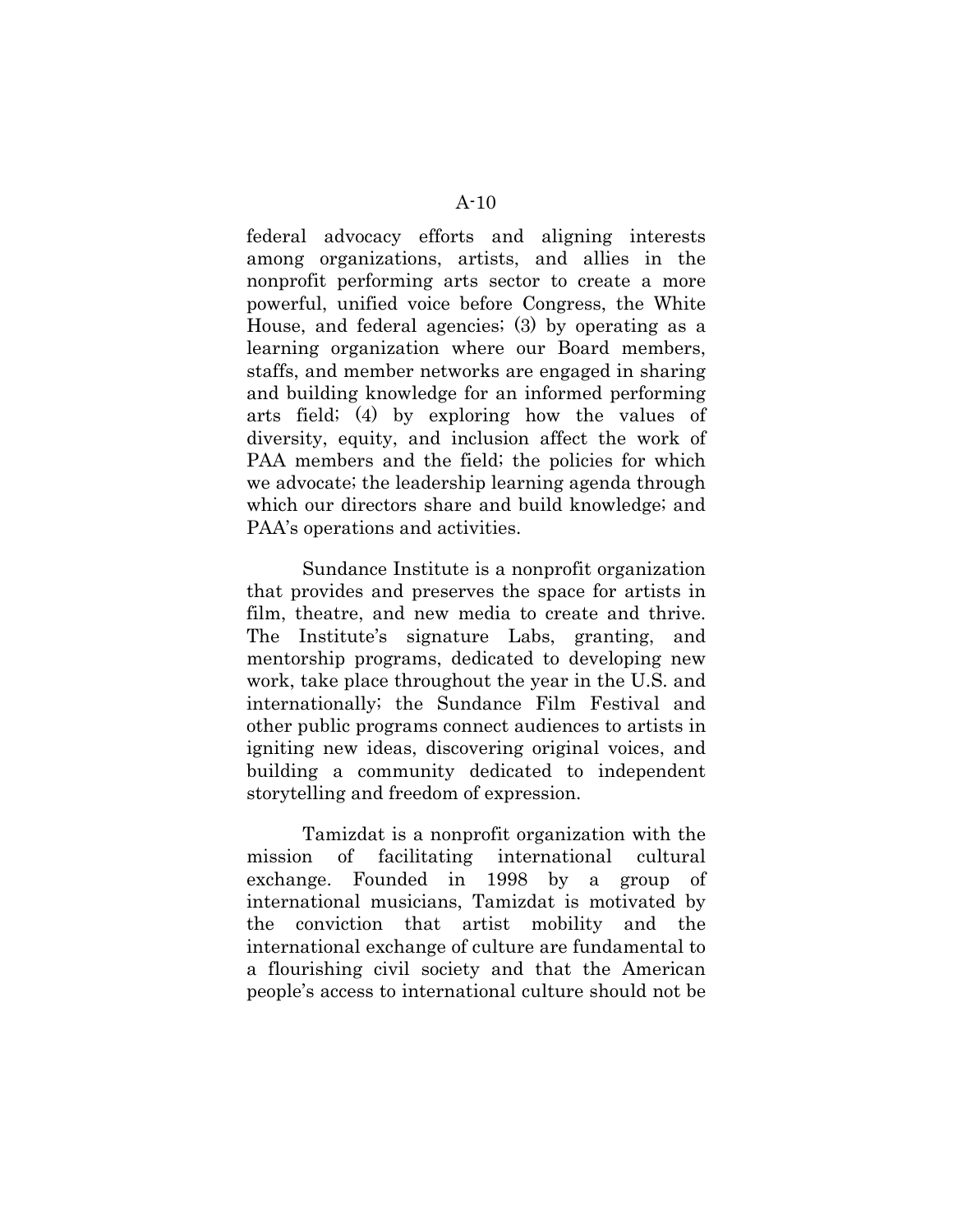encumbered. We have recently published a draft "White Paper on Artist Mobility to the United States," and we lead a coalition of domestic and international organizations and private stakeholders, committed to improving the U.S. artist visa process. Tamizdat also runs an "Artist Visa Assistance and Information Line" for the international performing arts community.

Teachers & Writers Collaborative (T&W) is a nonprofit organization that provides creative writing programs at New York City schools and communitybased organizations and that publishes resources to support learning through the literary arts. We have also hosted readings by authors and poets, including writers from outside the United States. In the last 50 years, our programs have reached more than 750,000 young people and more than 25,000 educators. Our writing programs utilize work by diverse authors from around the world as models and inspiration for student writing. This modeling is important to the population we serve, which includes many young people whose families are from the countries affected by the travel ban. The ban hinders our ability to identify and share the work of both established and emerging literary artists from the affected countries, and to support a thriving international literary community by introducing children, teens, and their teachers to work by a broad range of poets and writers.

Theatre Communications Group, the national organization for the American theatre, is dedicated to nurturing, strengthening and promoting the professional non-profit theatre in the United States.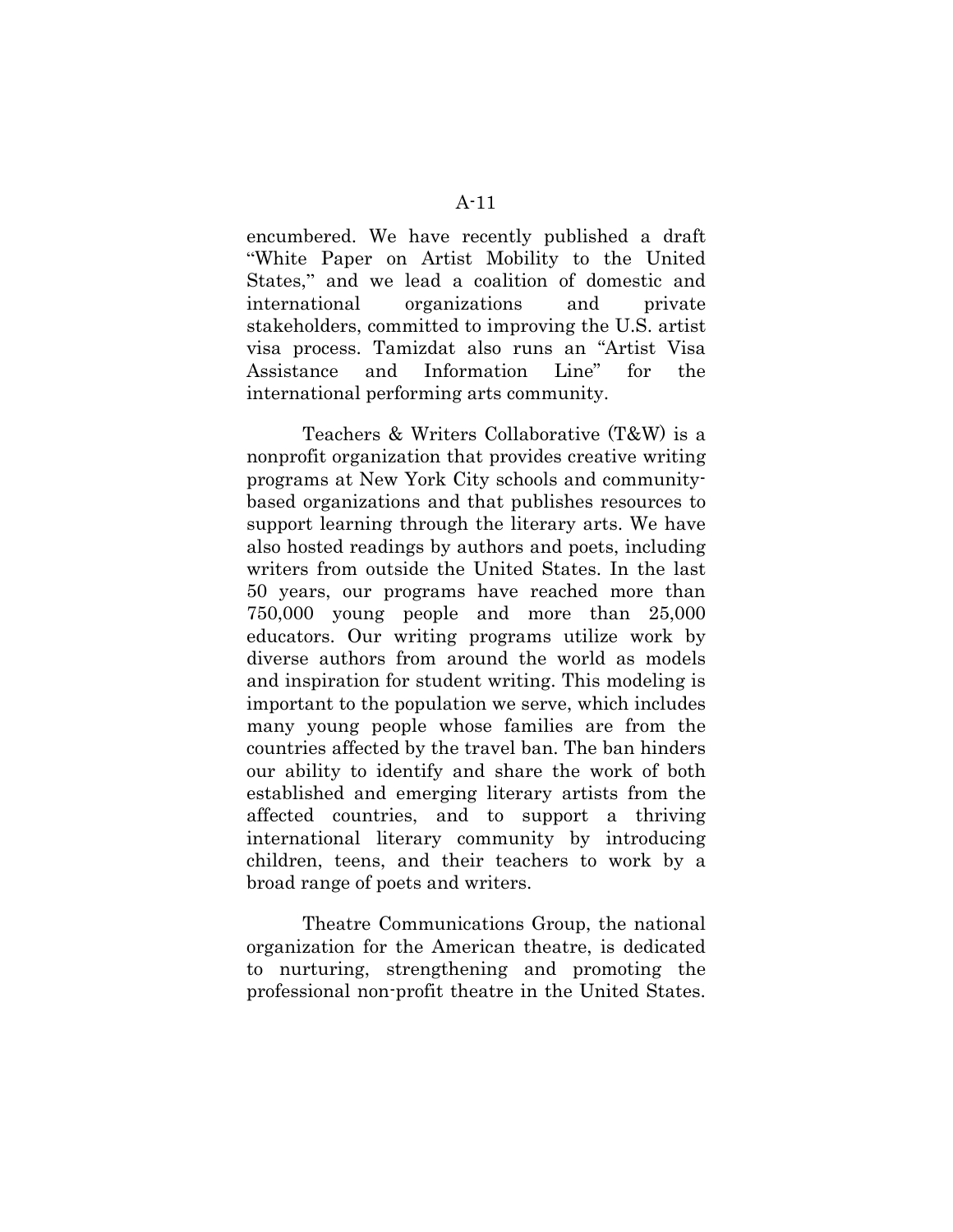TCG's membership includes over 700 theatres and Affiliate organizations and more than 12,000 individual members nationwide. TCG offers its members networking and knowledge-building opportunities through our conferences, events, research, and communications; grants approximately \$2 million per year to theatre companies and individual artists; advocates on the federal level; and through the Global Theater Initiative, TCG's partnership with the Laboratory for Global Performance and Politics, serves as the U.S. Center of the International Theatre Institute. TCG is the nation's largest independent publisher of dramatic literature, with 15 Pulitzer Prizes for Best Play on our booklist; it also publishes the award-winning American Theatre magazine and ARTSEARCH®, the essential source for a career in the arts. In all of its endeavors, TCG seeks to increase the organizational efficiency of its member theatres, cultivate and celebrate the artistic talent and achievements of the field, and promote a larger public understanding of, and appreciation for, the theatre.

Trudel | MacPherson LLC is a consulting partnership that helps nonprofits, arts organizations, public agencies, and membership organizations with branding, stakeholder engagement, and other marketing and communications needs. Trudel | MacPherson LLC believes strongly in the importance of artistic and cultural exchanges, and the importance of the free flow of art, culture and ideas across national borders.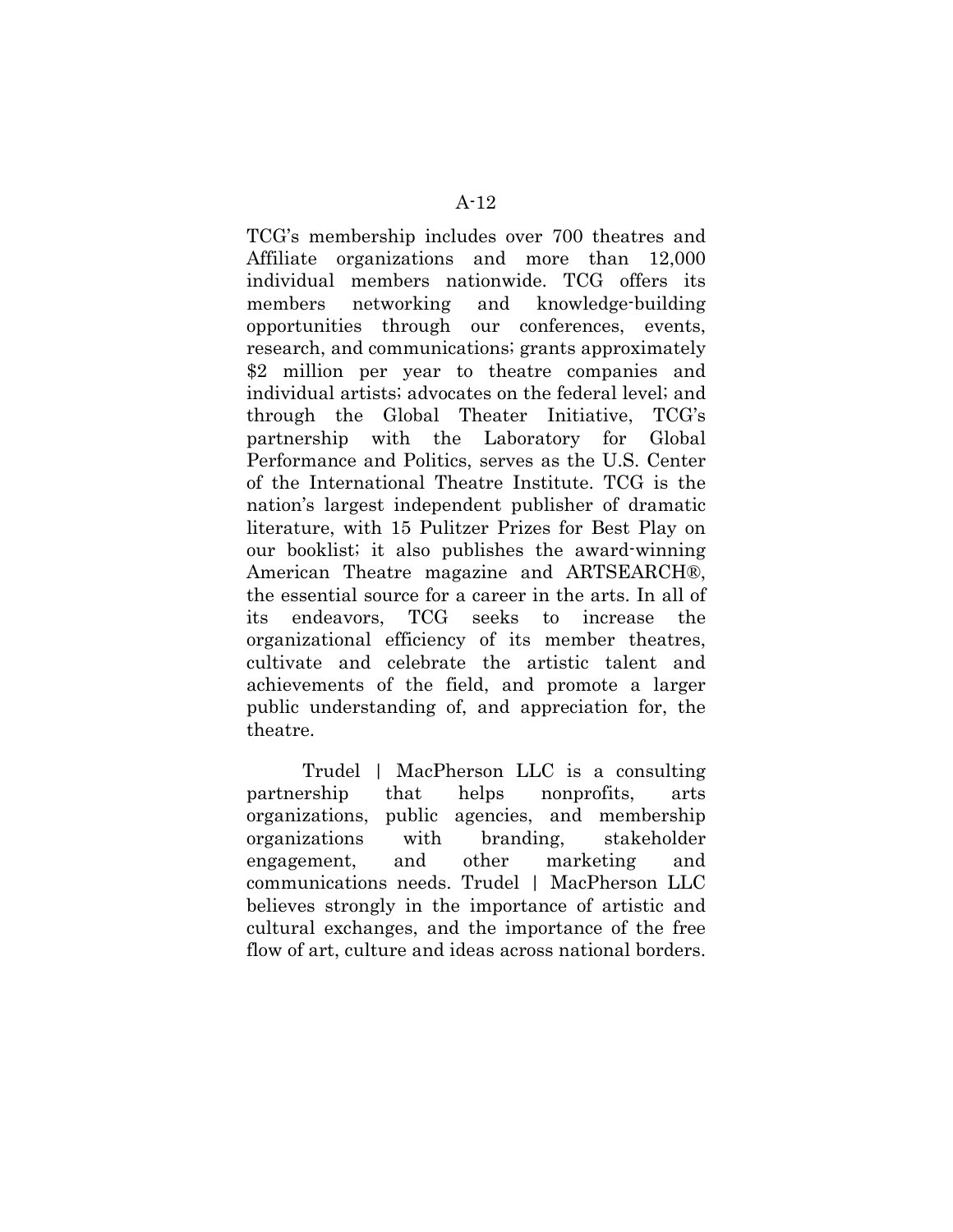Western Arts Alliance ("WAA"), serves the field of performing arts touring and presenting in the Western United States and Canada, with 460 members and 1,500 affiliated professionals including presenting organizations, individual artists, companies, agents, and managers. Western Arts Alliance was established in 1967 by sixteen universities, and universities remain the backbone of our network. Members are given a multitude of resources to help them in their careers, and are part of a supportive community of fellow professionals. As an organization, WAA speaks to a diverse field and promotes inclusive participation. Many of WAA's members are actively engaged in international exchange with Muslim artists, companies, and producers. The members of Western Arts Alliance and the communities they serve, seek out these opportunities with the goals of strengthening understanding, trust, cooperation, and peace.

The Yerba Buena Gardens Festival ("YBGF") is a presenting organization dedicated to enhancing the vitality and quality of life in the parks and open spaces of Yerba Buena Gardens and San Francisco through the curated presentation of admission-free artistic, community and cultural programs. Artistic excellence, inclusion, diversity and innovation are at the heart of our mission. YBGF strives to ensure that our audiences have the opportunity to gain greater understanding of diverse art forms and cultural heritages. By presenting art that meets the highest standards of excellence, our intention is to foster cross-cultural understanding, respect, and appreciation among our communities, towards a